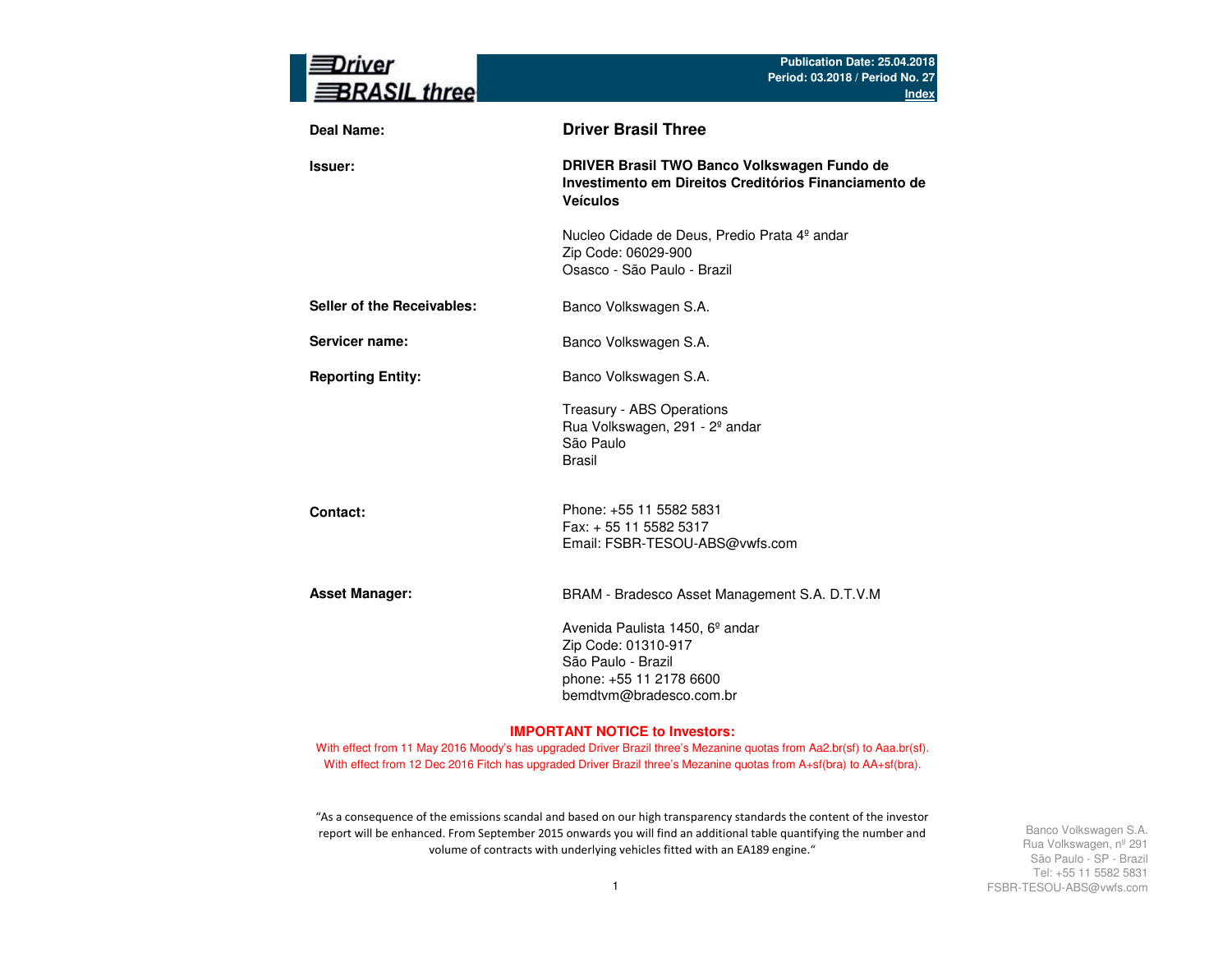

## **Contents**

| Page           | <b>Table of Contents</b>                 |
|----------------|------------------------------------------|
|                | Cover                                    |
| 2              | <b>Contents</b>                          |
| 3              | <b>Reporting Details</b>                 |
| 4              | <b>Parties Overview</b>                  |
| 5              | <b>Transaction Events I</b>              |
| 6              | <b>Transaction Events II</b>             |
| $\overline{7}$ | <b>Transaction Events III</b>            |
| 8              | <b>Information regarding the Notes I</b> |
| 9              | Information regarding the Notes II       |
| 10             | <b>Credit Enhancement</b>                |
| 11             | Swap Fixing / Waterfall                  |
| 12             | <b>Amortisation Profile I</b>            |
| 13             | <b>Amortisation Profile II</b>           |
| 14             | <b>Run Out Schedule I</b>                |
| 15             | <b>Run Out Schedule II</b>               |
| 16             | <b>Outstanding Contracts</b>             |
| 17             | <b>Delinquencies</b>                     |
| 18             | <b>Recoveries</b>                        |
| 19             | Pool Data I                              |
| 20             | Pool Data II                             |
| 21             | Pool Data III                            |
| 22             | Pool Data IV                             |
| 23             | Pool Data V                              |
| 24             | Pool Data VI                             |
| 25             | Glossary                                 |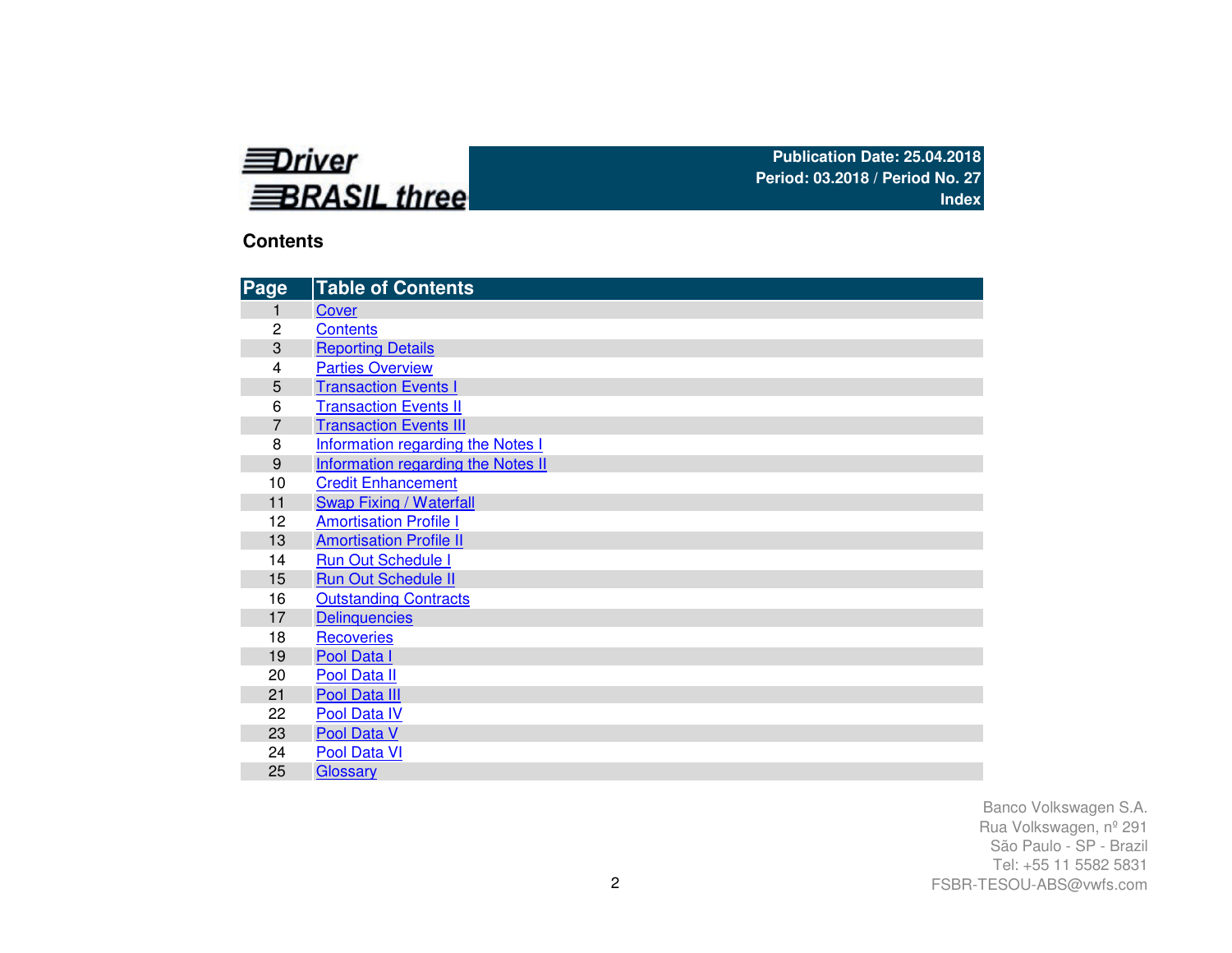

# **Reporting Details**

| <b>Deal Overview</b>            |                                     |                                     |
|---------------------------------|-------------------------------------|-------------------------------------|
| <b>Cut-Off Date</b>             | 15/12/2015 Publication Date:        | 25/04/2018                          |
| Scheduled Date of Clean-Up-Call | December 2017 Payment Date:         | 06/03/2018 (4th of each month)      |
| <b>Legal Maturity Date</b>      | December 2020 Reporting Date:       | 31/03/2018 (last day of each month) |
| <b>Issue Date</b>               | 10/12/2015 Asset Collection Period: | from 01/03/2018 until 31/03/2018    |
| Period No.:                     | 27 Interest Accrual Period          | from 06/02/2018 until 06/03/2018    |
| Reporting frequency:            | monthly Note Payment Period:        | from 06/02/2018 until 06/03/2018    |
| <b>Next Payment Date:</b>       | 05/04/2018 Days accrued:            | 19                                  |

| <b>Type of Car at Pool Cut</b> | <b>Number of</b><br><b>Contracts</b> | Percentage of<br><b>Contracts</b> | <b>Outstanding</b><br><b>Discounted</b><br><b>Principal Balance</b> | <b>Percentage Outstanding</b><br><b>Discounted Principal</b><br><b>Balance</b> |
|--------------------------------|--------------------------------------|-----------------------------------|---------------------------------------------------------------------|--------------------------------------------------------------------------------|
| New Cars                       | 68.792                               | 88,84%                            | 964.929.634,90                                                      | 89,93%                                                                         |
| Used Cars                      | 8.643                                | 11,16%                            | 108.051.743,36                                                      | 10,07%                                                                         |
| <b>Total</b>                   | 77.435                               | $100,00\%$                        | 1.072.981.378,26                                                    | 100,00%                                                                        |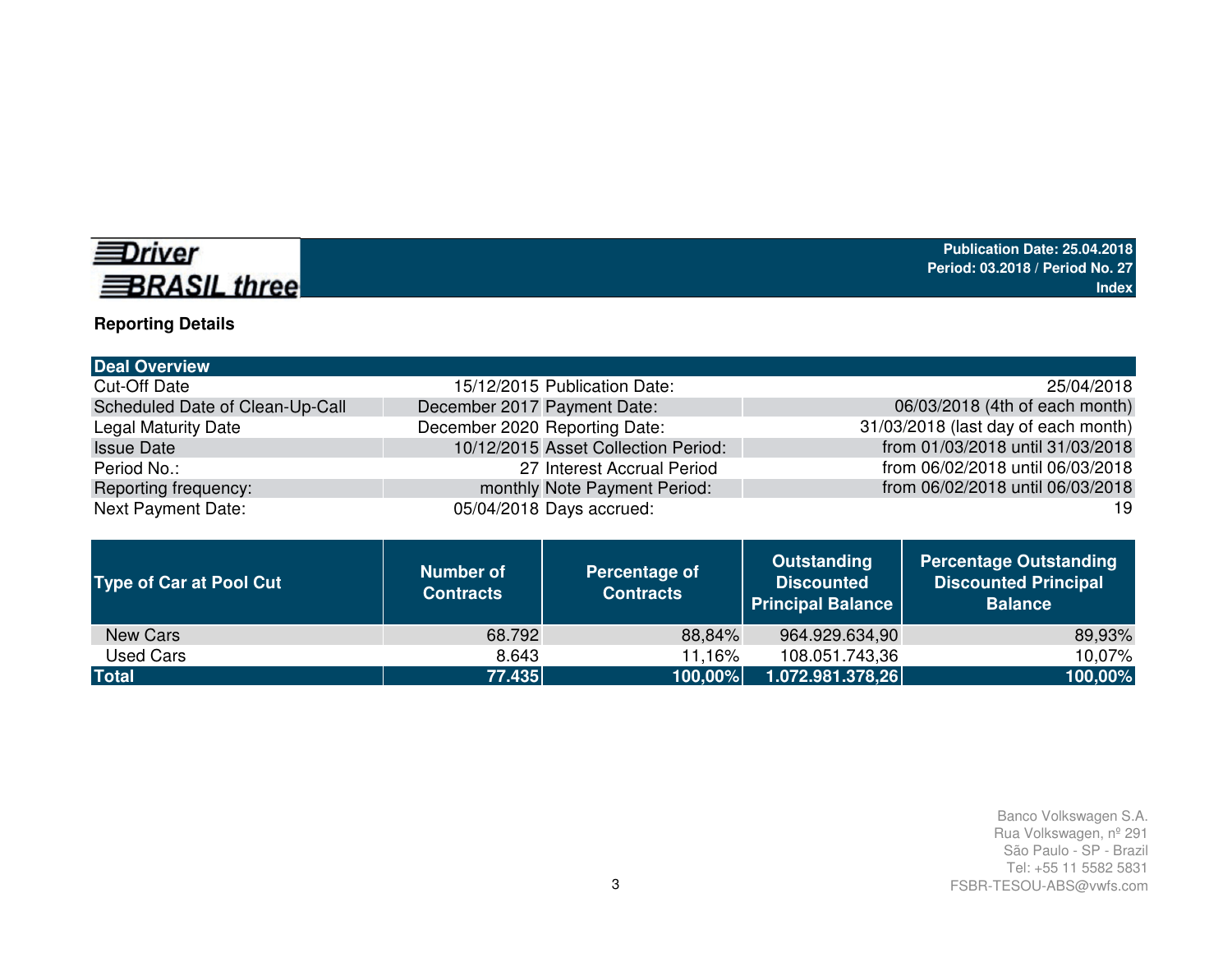

#### **Parties Overview**

| <b>Administrator:</b>     | <b>BEM DISTRIBUIDORA DE TÍTULOS E VALORES</b><br><b>MOBILIÁRIOS LTDA</b><br>Cidade de Deus<br>Bairro Vila Yara - 4º andar<br>Osasco - São Paulo - Brazil<br>phone: +55 11 3684 4522<br>http://www.bradescobemdtvm.com.br/                                                                                                                                              | <b>Asset Manager:</b>    | BRAM - Bradesco Asset Management S.A. D.T.V.M<br>Avenida Paulista 1450, 6 <sup>°</sup> andar<br>Zip Code: 01310-917<br>São Paulo - Brazil<br>phone: +55 11 2178 6600<br>bemdtvm@bradesco.com.br    |                                                                                                    |
|---------------------------|------------------------------------------------------------------------------------------------------------------------------------------------------------------------------------------------------------------------------------------------------------------------------------------------------------------------------------------------------------------------|--------------------------|----------------------------------------------------------------------------------------------------------------------------------------------------------------------------------------------------|----------------------------------------------------------------------------------------------------|
| <b>Custodian Bank:</b>    | Banco Bradesco S.A.<br>Cidade de Deus<br>Bairro Vila Yara - 2 <sup>°</sup> andar<br>Osasco - São Paulo - Brazil<br>phone: 3684 9431<br>www.bradescocustodia.com.br                                                                                                                                                                                                     | <b>Collection Agent:</b> | Banco Volkswagen S.A.<br>Treasury - ABS Operations<br>Rua Volkswagen, 291<br>São Paulo<br><b>Brazil</b><br>Phone: +55 11 5582 5831<br>FSBR-TESOU-ABS@vwfs.com                                      |                                                                                                    |
| <b>Swap Counterparty:</b> | <b>Banco Santander (Brasil) S.A.</b><br>Avenida Presidente Juscelino Kubitschek, 2235<br>Bloco A<br>São Paulo - SP<br><b>Brazil</b><br>phone: +55 11 3553 6792<br>www.santander.com.br                                                                                                                                                                                 | <b>Clearing System:</b>  | <b>CETIP S.A. - Mercados Organizados</b><br>Av. Brigadeiro Faria Lima, 1663, 1º andar<br>Jardim Paulistano São Paulo - SP<br>CEP: 01452-001<br>phone: +55 11 4152 9370<br>atendimento@cetip.com.br |                                                                                                    |
| <b>Rating Agencies</b>    | Moody's América Latina Ltda.<br>Avenida Nações Unidas, 12551 16 <sup>°</sup> andar<br>04578-903 São Paulo<br><b>Brazil</b><br>phone: +55 11 3043 7305<br>daniela.jayesuria@moodys.com<br>www.moodys.com.br<br>Fitch Ratings Brasil Ltda.<br>Alameda Santos, 700 7° andar<br>01418-100 São Paulo<br>Brazil<br>phone: +55 11 4504 2200<br>juliana.ayoub@fitchratings.com |                          |                                                                                                                                                                                                    | Banco Volkswagen S.A.<br>Rua Volkswagen, nº 291<br>São Paulo - SP - Brazil<br>Tel: 55 11 5582 5831 |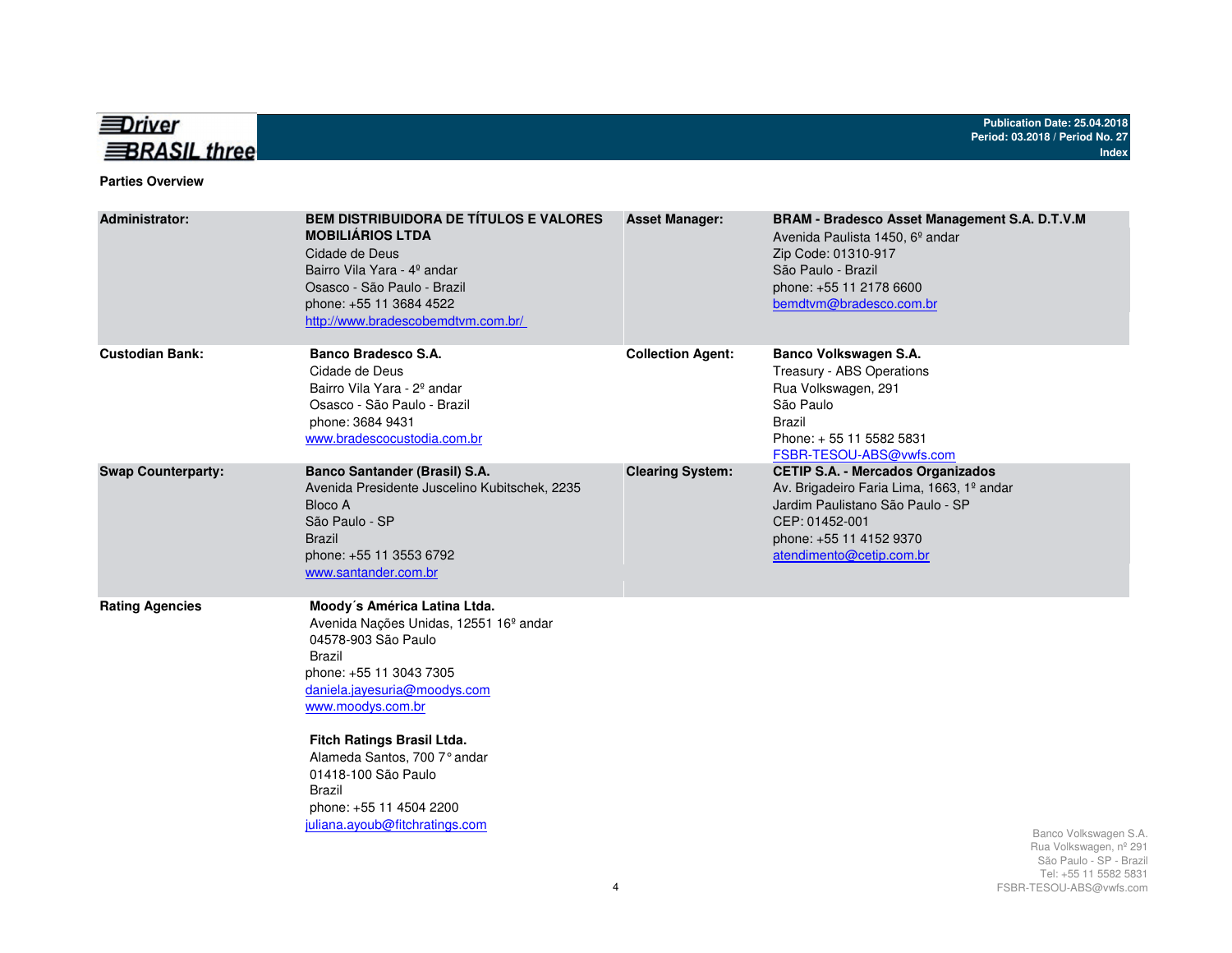

## **Transaction Events (I)**

| <b>Clean-Up Call Condition</b>                         |        |                                               |
|--------------------------------------------------------|--------|-----------------------------------------------|
| Percentage of Current Outstanding Discounted Portfolio | 3.43%  |                                               |
| Min. Percentage of Outstanding Discounted Portfolio    | 10.00% | The Clean-Up-Call Condition has been reached. |

## **Clean-Up Call**

Banco Volkswagen S.A. will have the right at its option to exercise a Clean-Up Call and to repurchase the Loan Receivables from Driver Brasil One when the sum of the Discounted Principal Balance for all loan contracts is less than 10 per cent. of the sum of the Discounted Principal Balance for all Loan contracts as of the Cut Off Date, provided that all payment obligations under the Quotas will be thereby fulfilled.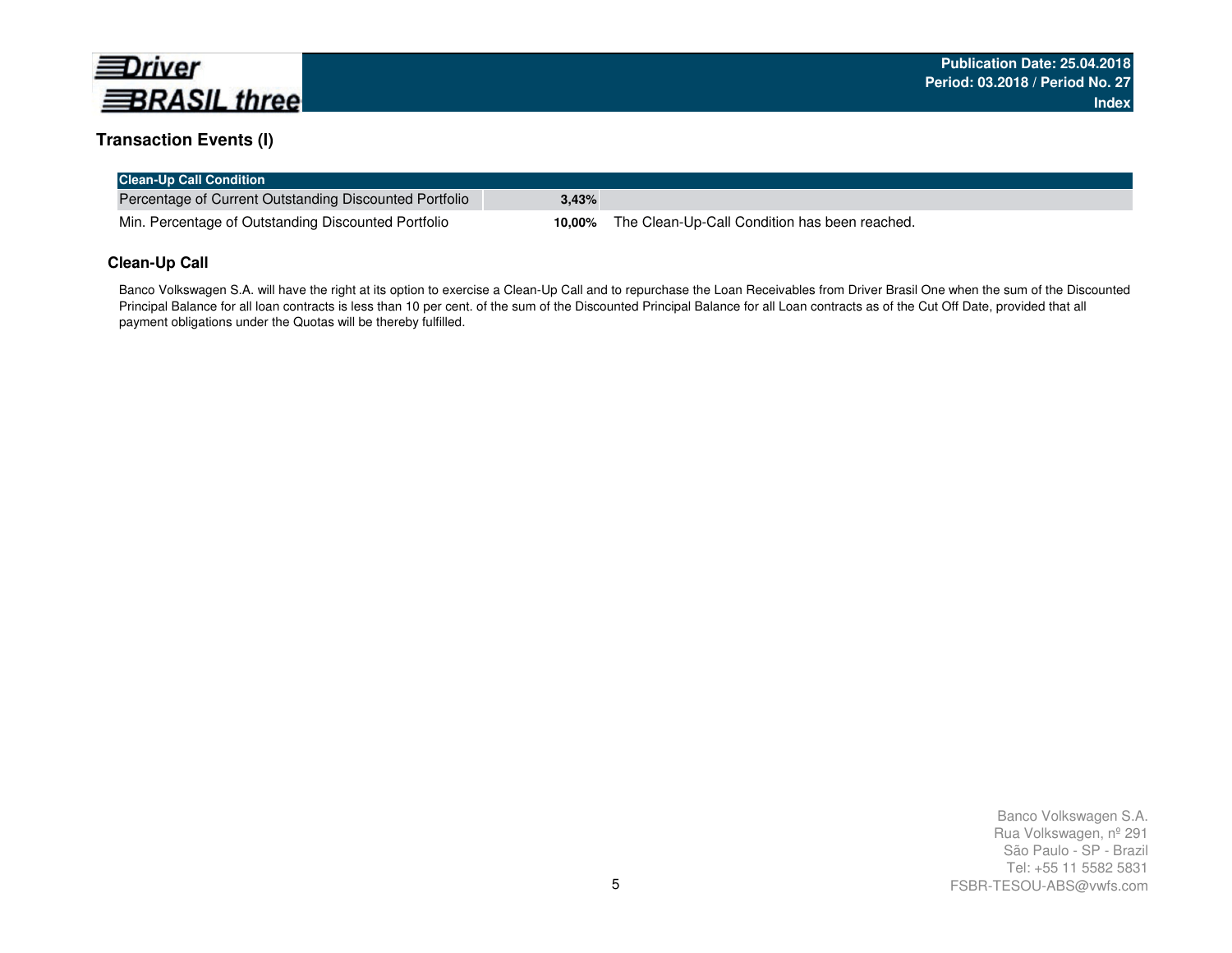

## **Transaction Events (II)**

| <b>Credit Enhancement Increase Conditions</b>                                                                                                                 |     |  |  |  |
|---------------------------------------------------------------------------------------------------------------------------------------------------------------|-----|--|--|--|
| Level 1a Credit Enhancement Increase Condition - Cumulative Late Delinguencies do not amount to 1.5% for any<br>Payment Date before and incp. 12/2016         | NO. |  |  |  |
| Level 1b Credit Enhancement Increase Condition -Cumulative Late Delinguencies do not amount to 3.5% for any<br>Payment Date between 01/2017 and incp. 12/2017 | NO. |  |  |  |
| Level 2 Credit Enhancement Increase Condition - Cumulative Late Delinguencies do not amount to 5.0% for any<br><b>Payment Date</b>                            | NO. |  |  |  |

|                                   |     | <b>Outstanding</b><br><b>Discounted Principal</b><br><b>Balance (in Arrears)</b> |     | <b>Outstanding Discounted</b><br><b>Principal Balance (at</b><br><b>Late Delinguency)</b> |
|-----------------------------------|-----|----------------------------------------------------------------------------------|-----|-------------------------------------------------------------------------------------------|
| Cumulative Late Delinguencies BOP | R\$ | 4.431.491,43                                                                     | R\$ | 8.230.662,36                                                                              |
| Late Delinguencies                | R\$ | 166.648,38                                                                       | R\$ | 103.510,80                                                                                |
| Cumulative Late Delinguencies EOP | R\$ | 4.598.139,81                                                                     | R\$ | 8.334.173.16                                                                              |
|                                   |     |                                                                                  |     |                                                                                           |

| Discounted Principal Balance as of Pool-Cut Date             | 1.072.981.378,26 |
|--------------------------------------------------------------|------------------|
| Cumulative Late Delinquency as percentage of DPB at Pool-Cut | 0,77673%         |

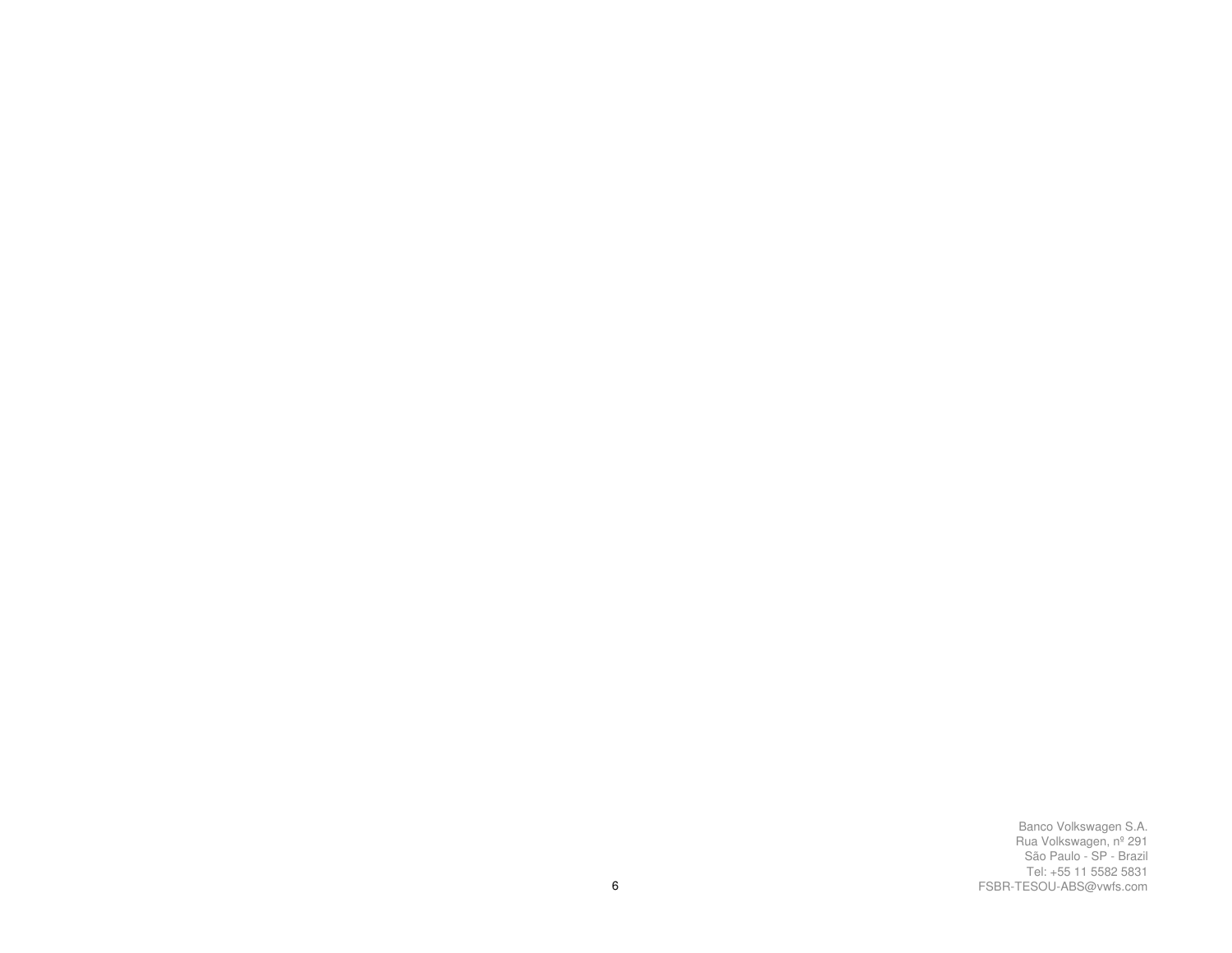

# **Transaction Events (III)**

| <b>Administrator</b>     | <b>Fitch</b>     |                | Moody's          |                |
|--------------------------|------------------|----------------|------------------|----------------|
| <b>BEM DTVM</b>          | <b>Long Term</b> | <b>Outlook</b> | Long Term        | <b>Outlook</b> |
| Rating                   | AAA (bra)        | <b>Stable</b>  | Aaa.br           | <b>Stable</b>  |
|                          |                  |                |                  |                |
| <b>Custodian Bank</b>    | <b>Fitch</b>     |                | Moody's          |                |
| Banco Bradesco           | <b>Long Term</b> | <b>Outlook</b> | <b>Long Term</b> | <b>Outlook</b> |
| Rating                   | AAA (bra)        | Stable         | Aaa.br           | Stable         |
|                          |                  |                |                  |                |
| <b>Swap Counterparty</b> | <b>Fitch</b>     |                | Moody's          |                |
| Santander                | <b>Long Term</b> | <b>Outlook</b> | <b>Long Term</b> | <b>Outlook</b> |
| Rating                   | AAA (bra)        | Negative       | Aaa.br           | Negative       |
|                          |                  |                |                  |                |
| <b>Servicer</b>          | <b>Fitch</b>     |                | Moody's          |                |

| ervicer!              | <b>Fitch</b> |      | Moody's                                   |      |  |
|-----------------------|--------------|------|-------------------------------------------|------|--|
| Banco Volkswagen S.A. |              |      | Long Term   Outlook   Long Term   Outlook |      |  |
| Rating                | n.a.         | n.a. | n.a.                                      | n.a. |  |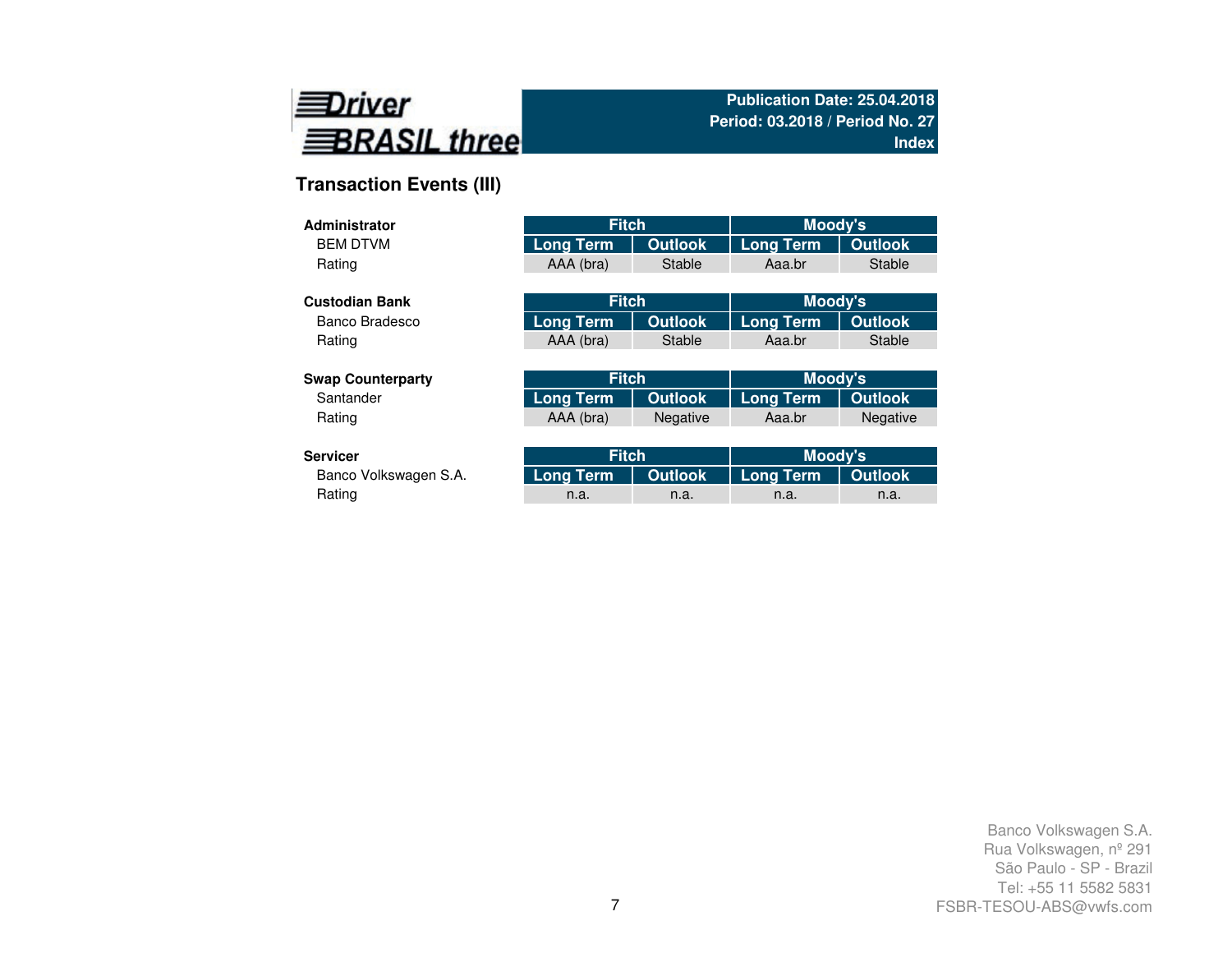

# **Information regarding the Notes I**

| <b>Rating at Issue Date</b>    |     | <b>Senior Quota</b>   | <b>Mezzanine Quota</b> |  |
|--------------------------------|-----|-----------------------|------------------------|--|
| Moody's                        |     | Aaa.br                | Aa2.br                 |  |
| <b>Fitch Ratings</b>           |     | AAA(bra)<br>$A+(bra)$ |                        |  |
| <b>Current Rating</b>          |     | <b>Senior Quota</b>   | <b>Mezzanine Quota</b> |  |
| Moody's                        |     | Aaa.br                | Aaa.br                 |  |
| <b>Fitch Ratings</b>           |     | AAA(bra)              | $AA+sf(bra)$           |  |
| <b>Information on Notes</b>    |     | <b>Senior Quota</b>   | <b>Mezzanine Quota</b> |  |
| Legal maturity date            |     | December 2020         | December 2020          |  |
| Scheduled Clean Up Call        |     | December 2017         | December 2017          |  |
| ISIN:                          |     | BRDRVRCTF006          | BRDRVRCTF014           |  |
| <b>Nominal Amount</b>          | R\$ | 10.000,00             | R\$<br>10.000,00       |  |
| <b>Information on Interest</b> |     | <b>Senior Quota</b>   | <b>Mezzanine Quota</b> |  |
| Spread/Margin                  |     | $175$ bps             | $285$ bps              |  |
| <b>Index Rate</b>              |     | Daily CDI             | Daily CDI              |  |
| Fixed/Floating                 |     | floating              | floating               |  |
| <b>Current Coupon</b>          |     | Daily CDI + 175       | Daily CDI + 285        |  |
| Day Count Convention           |     | actual/252            | actual/252             |  |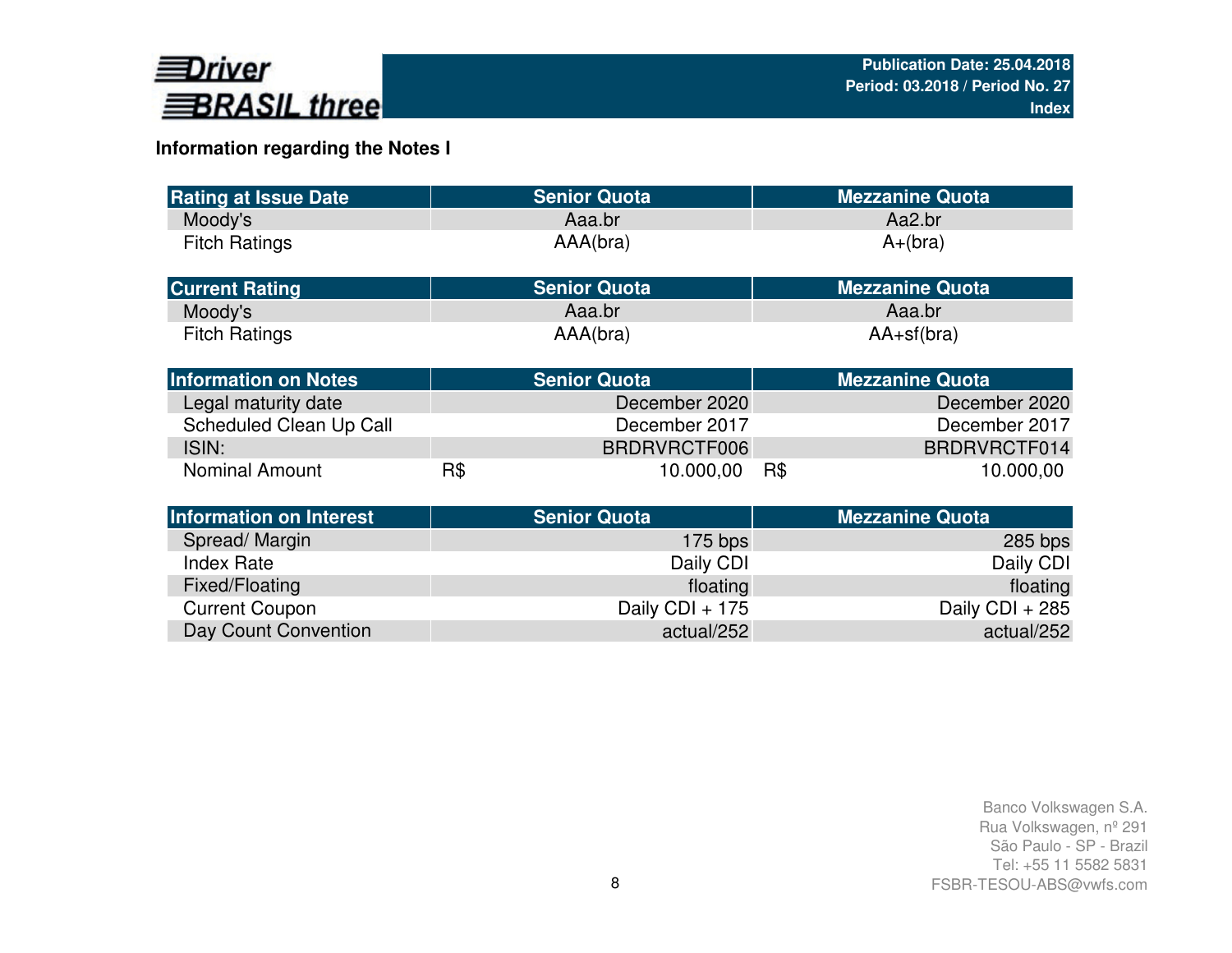

# **Information regarding the Notes II**

| <b>Monthly Period:</b>               | 31/03/2018                  |
|--------------------------------------|-----------------------------|
| Payment Date:                        | 06/03/2018                  |
| Interest Accrual Period (from/until) | 06/02/2018 until 06/03/2018 |
| Days accrued                         | 19                          |
| <b>Index Rate</b>                    | Daily CDI                   |
| Index Rate as of Month End           | 6.64%                       |
| Day Count Convention                 | actual/252                  |

| <b>Interest Payments</b>                      |            |                | Senior Quota   Mezzanine Quota |           |  |
|-----------------------------------------------|------------|----------------|--------------------------------|-----------|--|
| Total Interest Amount of the Reporting Period | <b>R\$</b> | 276.538,73 R\$ |                                | 13.990,09 |  |

| Note Balance                           |               | ′ Senior Quota .   | <b>Mezzanine Quota</b> |              |  |  |
|----------------------------------------|---------------|--------------------|------------------------|--------------|--|--|
| Note Balance as of Beginning of Period | $\mathsf{RS}$ | 47.135.000.00      | R\$                    | 2.107,000,00 |  |  |
| Note Balance as of End of Period       | R\$.          | 38.635.000.00      | R\$                    | 1.707.000.00 |  |  |
| <b>Principal Amortization</b>          | R\$           | $8.500.000,00$ R\$ |                        | 400.000.00   |  |  |

| <b>Payments to Investors (per note)</b> |     | <b>Senior Quota</b> | Mezzanine Quota |        |  |  |
|-----------------------------------------|-----|---------------------|-----------------|--------|--|--|
| Interest                                | R\$ | 2.78                | R\$             | 9.14   |  |  |
| <b>Principal Amortization</b>           | R\$ | 85.55 R\$           |                 | 261.44 |  |  |
| Number of Notes                         |     | 99.360              |                 | 1.530  |  |  |

| <b>Overcollateralisation</b>     | <b>Senior Quota</b> | <b>Mezzanine Quota</b> |
|----------------------------------|---------------------|------------------------|
| Initial OC Percentage at Poolcut | 7.40%               | 5.97%                  |
| Current OC Percentage            | 10.15%              | 6.62%                  |
| Target OC Percentage             | 10.00%              | 6,60%                  |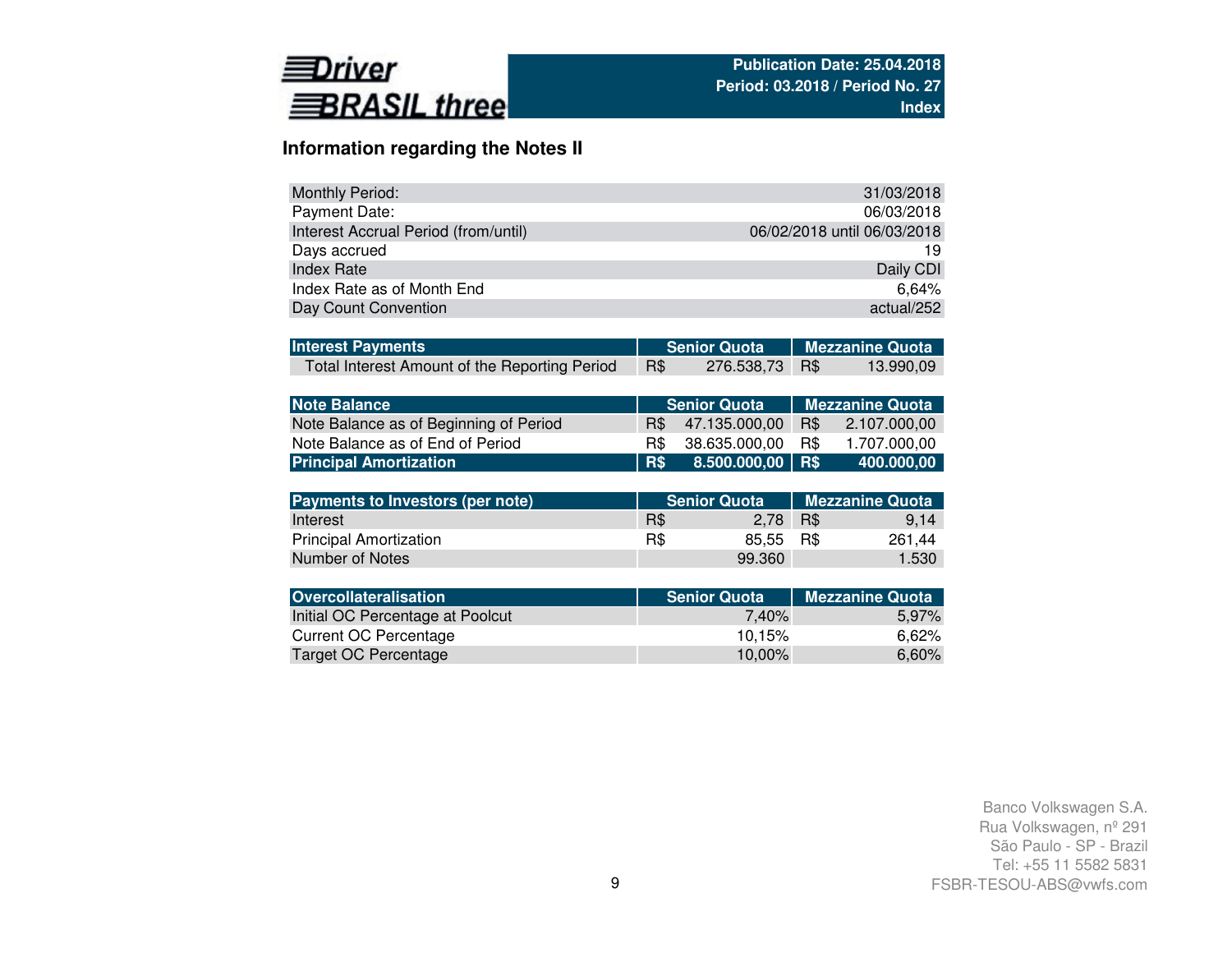

# **Credit Enhancement**

| <b>Credit Enhancement @ Pool-Cut</b> | % of Discounted Principal Balance | Value          |
|--------------------------------------|-----------------------------------|----------------|
| Mezzanine Quota                      | 1,43% R\$                         | 15.300.000,00  |
| Subordinated Quota                   | 8,56% R\$                         | 91.900.000,00  |
| Overcollateralization                | 9,99% R\$                         | 107.200.000,00 |
| Cash Collateral Account              | 1.00% R\$                         | 10.729.813,78  |

# **Calculation of Credit Enhancement**

- The Senior Quota benefits from the Mezzanine, Subordinated Quotas and the Cash Collateral Account;
- The Mezanine Quota benefits from the Subordinated Quota and the Cash Collateral Account;
- The transaction starts with sequential amortisation and therefore initially only the Senior Quota will receive principal payments;

● The transaction switches into pro rata amortisation once an overcollateralisation percentage (i.e. credit enhancement excluding cash collateral) of OC-Percentage for the Senior Quota and OC-Percentage for the Mezanine Quota has been reached.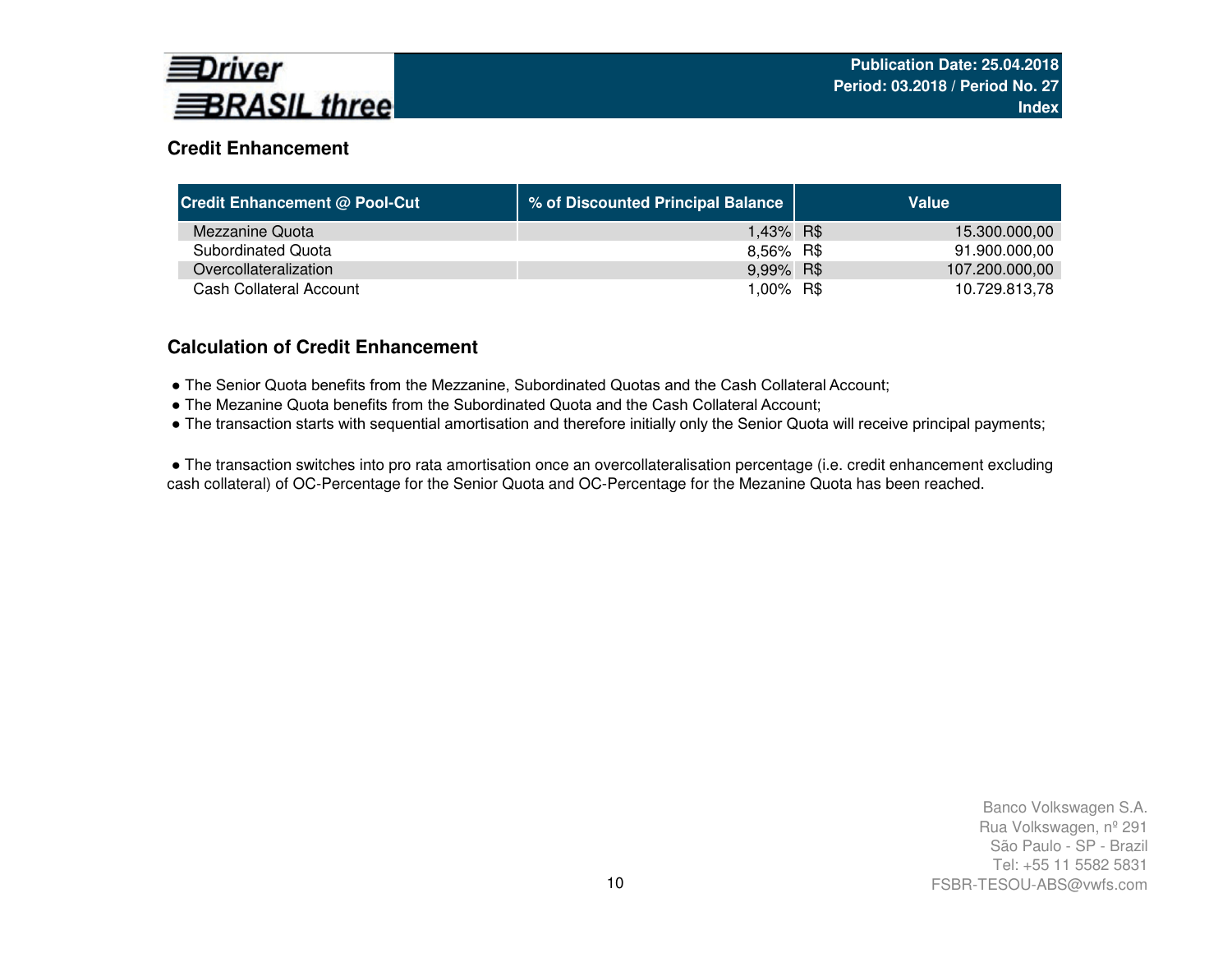

# **Swap Fixing / Waterfall**

| <b>Amortising Interest Rate Swap</b>         |     | <b>Senior Quota</b>           | <b>Mezzanine Quota</b>        |
|----------------------------------------------|-----|-------------------------------|-------------------------------|
| Initial Principal                            | R\$ | 993.600.000,00                | R\$<br>15.300.000,00          |
| Underlying Principal for Reporting Period    | R\$ | 38.635.000,00                 | R\$<br>1.707.000,00           |
| Paying Leg                                   |     | Fix Interest Rate             | <b>Fix Interest Rate</b>      |
| Receiving Leg                                |     | <b>Floating Interest Rate</b> | <b>Floating Interest Rate</b> |
|                                              |     |                               |                               |
| <b>Waterfall</b>                             |     |                               |                               |
| Available Distribution Amount                | R\$ | 21.687.936,29                 |                               |
| 1) Fees                                      | R\$ | (44.642, 93)                  |                               |
| 2) Net Swap Payments                         | R\$ | (321.772, 10)                 |                               |
| 3) Interest Senior Quota                     | R\$ | (276.538,73)                  |                               |
| 4) Interest Mezzanine Quota                  | R\$ | (13.990, 09)                  |                               |
| 5) Payment to Cash Collateral Account        | R\$ | (10.717.780,68)               |                               |
| 6) Redemption Senior Quota                   | R\$ | (8.500.000, 00)               |                               |
| 7) Redemption Mezzanine Quota                | R\$ | (400.000, 00)                 |                               |
| 8) Redemption Subordinated Quota             | R\$ | (1.413.000,00)                |                               |
| 9) Remaining Amount Due to Rounding          | R\$ | (211, 75)                     |                               |
| <b>Remaining Balance from Current Period</b> |     | 0,00                          |                               |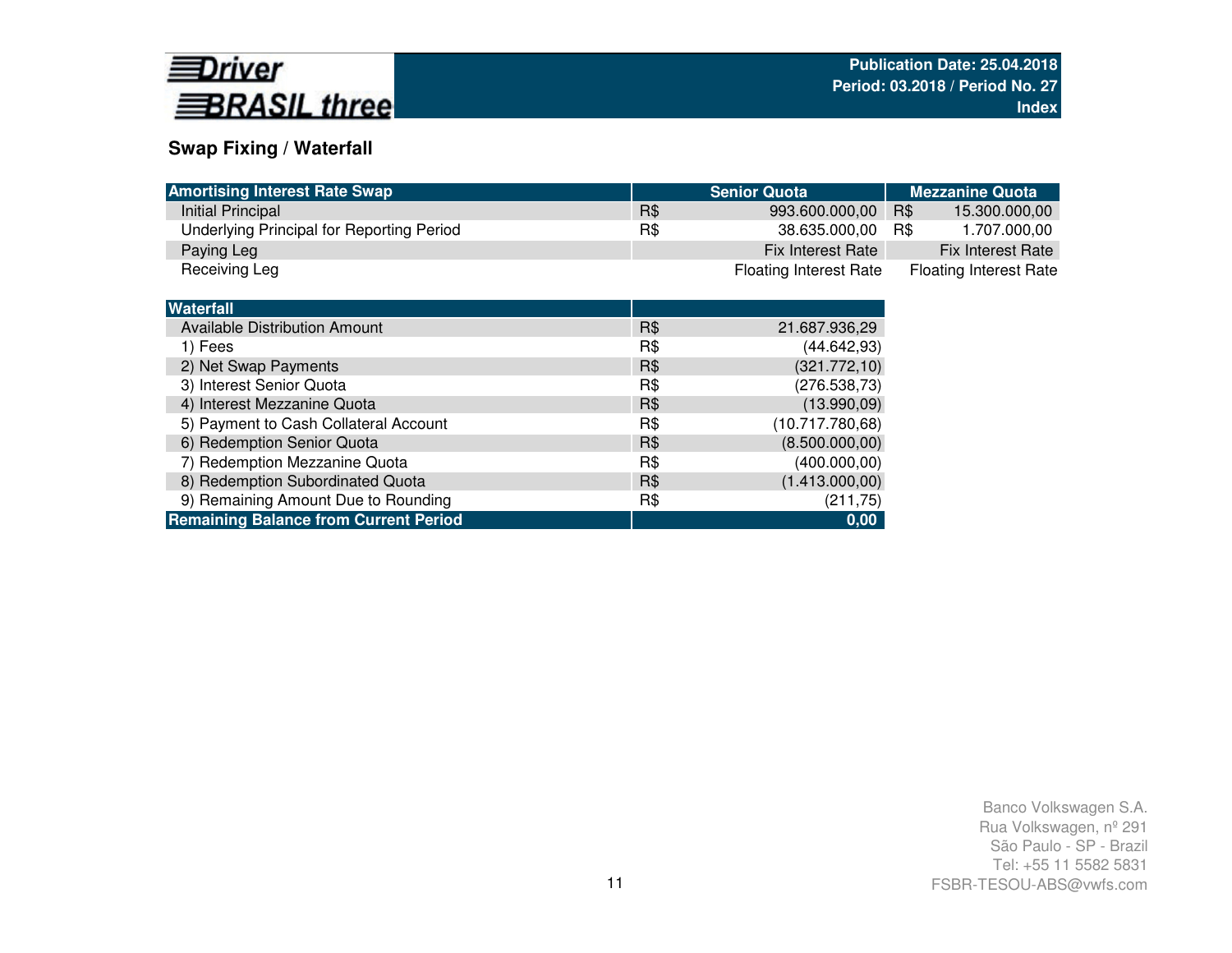

# **Amortisation Profile I\***

|                         | <b>Senior Quota</b>        | <b>Mezzanine Quota</b>     |
|-------------------------|----------------------------|----------------------------|
| <b>Reporting Period</b> | <b>Actual Note Balance</b> | <b>Actual Note Balance</b> |
| Poolcut                 | 993.600.000,00             | 15.300.000,00              |
| 12/2015                 | 993.600.000,00             | 15.300.000,00              |
| 01/2016                 | 993.600.000,00             | 15.300.000,00              |
| 02/2016                 | 858.500.000,00             | 15.300.000,00              |
| 03/2016                 | 800.752.000,00             | 15.300.000,00              |
| 04/2016                 | 738.752.000,00             | 15.300.000,00              |
| 05/2016                 | 684.752.000,00             | 15.300.000,00              |
| 06/2016                 | 635.667.000,00             | 15.300.000,00              |
| 07/2016                 | 577.667.000,00             | 15.300.000,00              |
| 08/2016                 | 527.667.000,00             | 15.300.000,00              |
| 09/2016                 | 480.667.000,00             | 15.300.000,00              |
| 10/2016                 | 436.745.000,00             | 15.300.000,00              |
| 11/2016                 | 401.245.000,00             | 15.150.000,00              |
| 12/2016                 | 362.245.000,00             | 14.150.000,00              |
| 01/2017                 | 326.245.000,00             | 12.150.000,00              |
| 02/2017                 | 293.245.000,00             | 11.150.000,00              |
| 03/2017                 | 270.775.000,00             | 11.150.000,00              |
| 04/2017                 | 232.275.000,00             | 9.150.000,00               |
| 05/2017                 | 206.775.000,00             | 8.150.000,00               |
| 06/2017                 | 181.275.000,00             | 6.890.000,00               |
| 07/2017                 | 158.500.000,00             | 6.290.000,00               |
| 08/2017                 | 134.900.000,00             | 5.657.000,00               |
| 09/2017                 | 113.900.000,00             | 4.857.000,00               |
| 10/2017                 | 97.900.000,00              | 3.857.000,00               |
| 11/2017                 | 83.400.000,00              | 3.607.000,00               |
| 12/2017                 | 68.174.000,00              | 3.607.000,00               |
| 01/2018                 | 55.135.000,00              | 3.607.000,00               |
| 02/2018                 | 47.135.000,00              | 2.107.000,00               |
| 03/2018                 | 38.635.000,00              | 1.707.000,00               |
| 04/2018                 | 21.845.433,59              | 1.707.000,00               |
| 05/2018                 | 12.986.626,72              | 1.707.000,00               |
| 06/2018                 | 5.240.341,10               | 1.707.000,00               |
| 07/2018                 |                            | 2.580.768,79               |
| 08/2018                 |                            |                            |

<sup>+</sup>Based on the following assumptions: CPR of 14,5%, Net Losses at 1,25%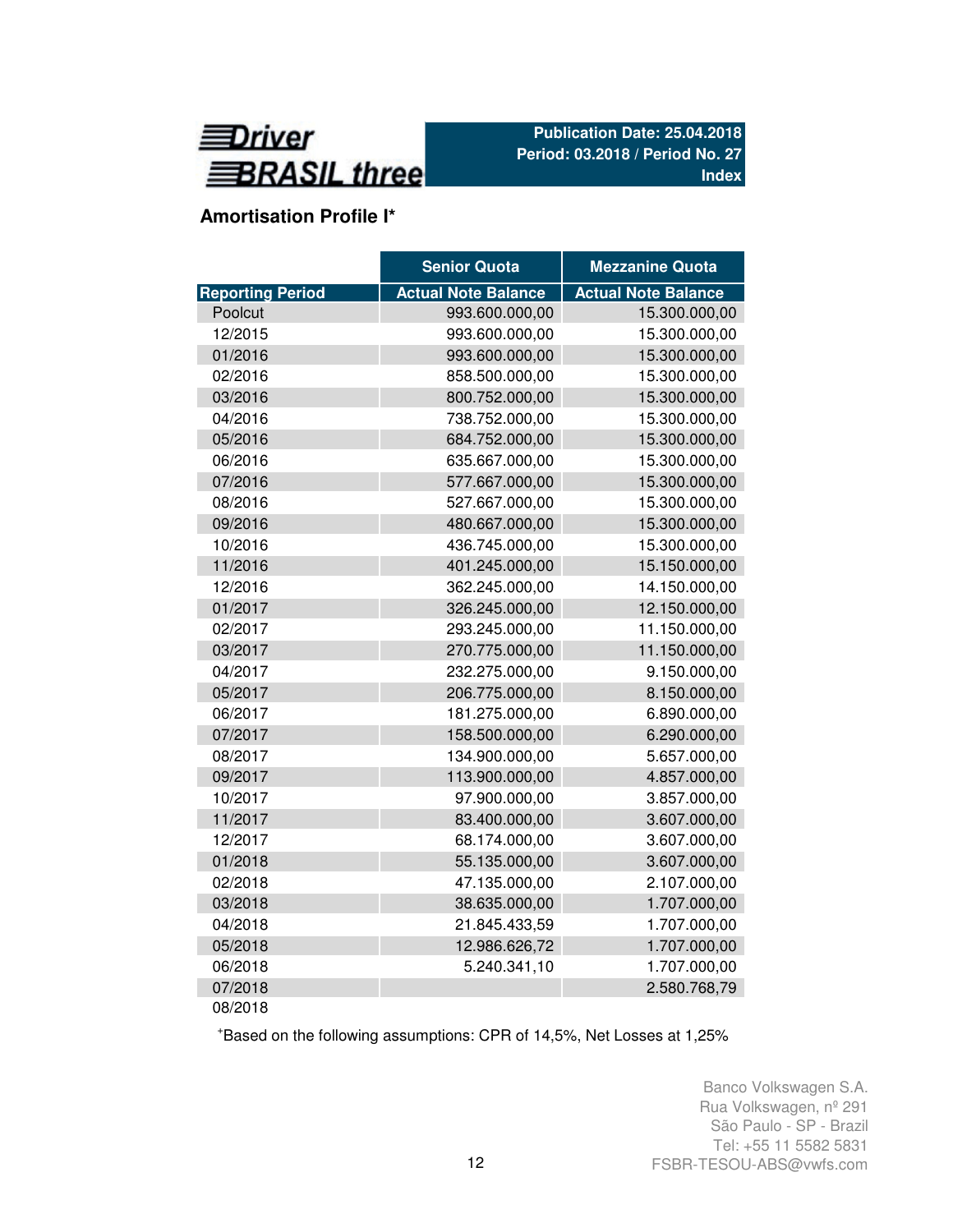

## **Amortisation Profile II**

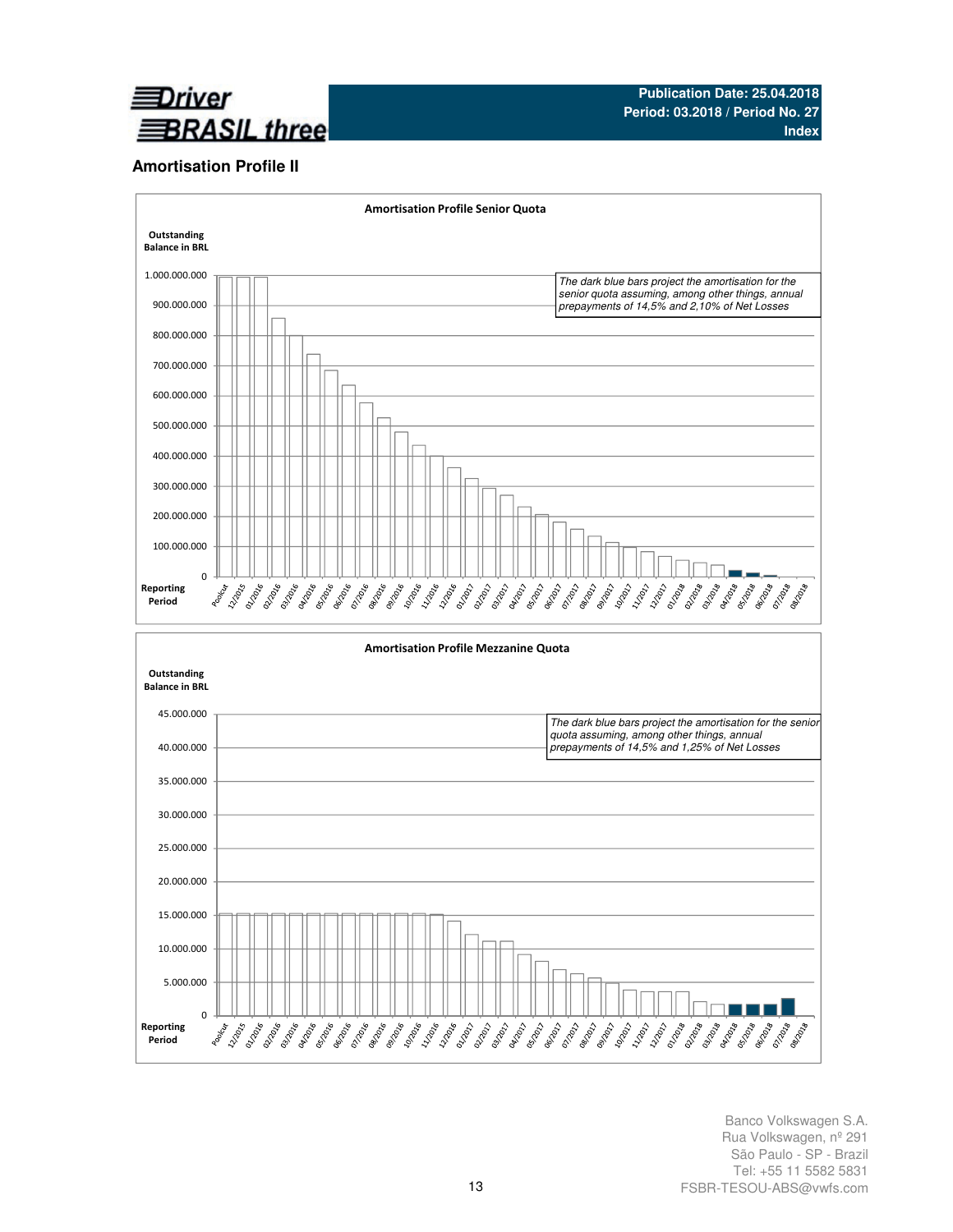

# **Run Out Schedule I**

| <b>Payment Date</b> | <b>Remaining Interest</b> |              | <b>Outstanding Discounted</b><br><b>Principal Balance</b> |               |     | <b>ABS Remaining</b><br><b>Nominal</b> |  |  |  |
|---------------------|---------------------------|--------------|-----------------------------------------------------------|---------------|-----|----------------------------------------|--|--|--|
| arrears             | R\$                       | 315.152,29   | R\$                                                       | 3.317.208,19  | R\$ | 3.632.360,48                           |  |  |  |
| 04/2018             | R\$                       | 474.410.09   | R\$                                                       | 7.075.936,69  | R\$ | 7.550.346,78                           |  |  |  |
| 05/2018             | R\$                       | 378.325,63   | R\$                                                       | 6.463.828,11  | R\$ | 6.842.153,74                           |  |  |  |
| 06/2018             | R\$                       | 286.512,17   | R\$                                                       | 5.643.555,63  | R\$ | 5.930.067,80                           |  |  |  |
| 07/2018             | R\$                       | 205.170,45   | R\$                                                       | 4.828.216,26  | R\$ | 5.033.386,71                           |  |  |  |
| 08/2018             | R\$                       | 135.997,88   | R\$                                                       | 3.759.230,90  | R\$ | 3.895.228,78                           |  |  |  |
| 09/2018             | R\$                       | 81.947,33    | R\$                                                       | 2.721.417,47  | R\$ | 2.803.364,80                           |  |  |  |
| 10/2018             | R\$                       | 42.751,06    | R\$                                                       | 1.680.322,77  | R\$ | 1.723.073,83                           |  |  |  |
| 11/2018             | R\$                       | 18.618,12    | R\$                                                       | 1.044.744,69  | R\$ | 1.063.362,81                           |  |  |  |
| 12/2018             | R\$                       | 3.666,84     | R\$                                                       | 257.986,22    | R\$ | 261.653,06                             |  |  |  |
| <b>Total</b>        | R\$                       | 1.942.551,86 | R\$                                                       | 36.792.446,93 | R\$ | 38.734.998,79                          |  |  |  |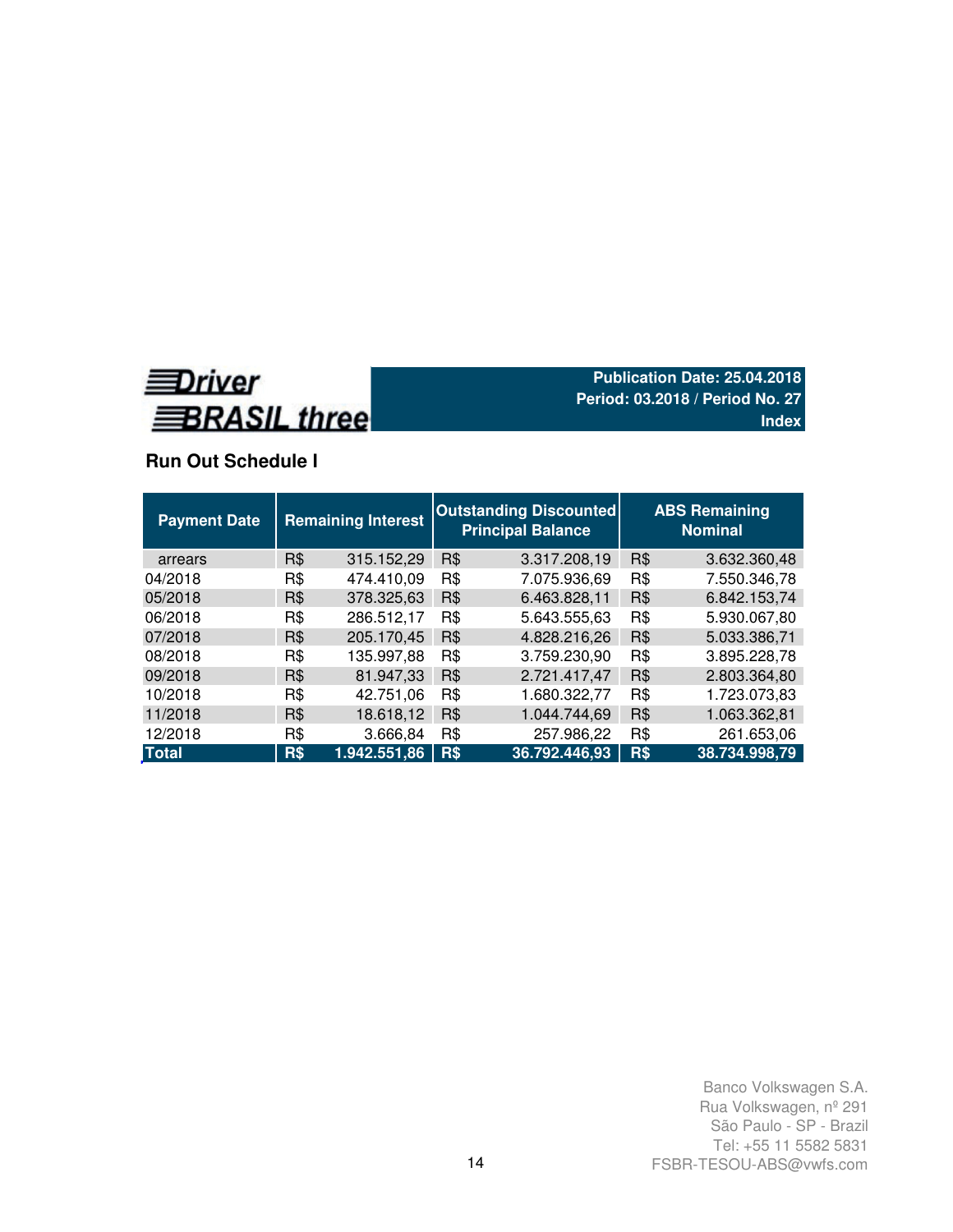

## **Run Out Schedule II**



FSBR-TESOU-ABS@vwfs.com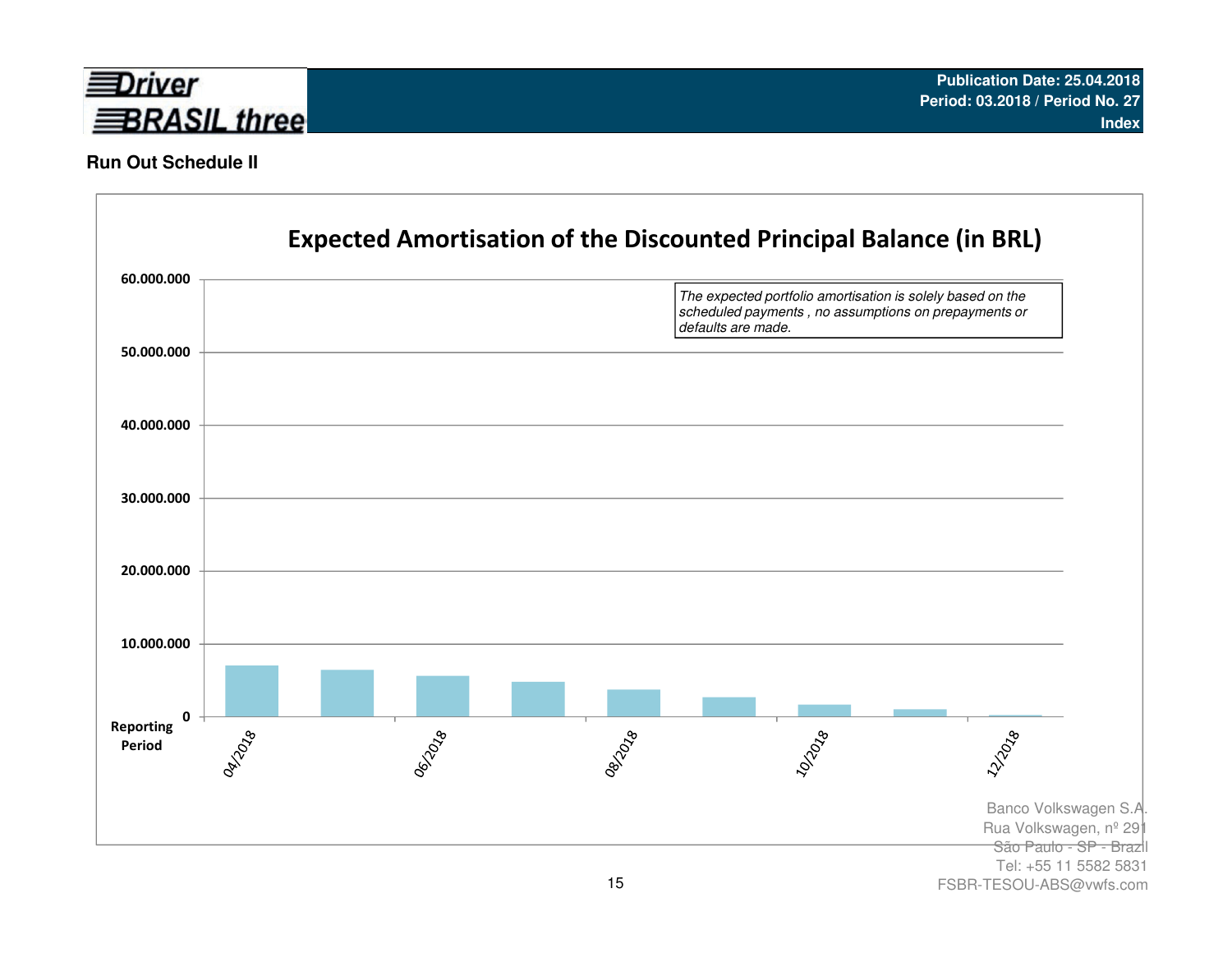### **Overview Outstanding Contracts**

| <b>Status</b>              | <b>Number of</b><br><b>Contracts</b> | <b>Outstanding Discounted</b><br><b>Principal Balance</b> |
|----------------------------|--------------------------------------|-----------------------------------------------------------|
| <b>Beginning of Period</b> | 12.029 R\$                           | 46.553.551.54                                             |
| End of Period              | 10.517 R\$                           | 36.792.446.93                                             |
| Total                      | 1.512 R\$                            | 9.761.104.61                                              |
|                            |                                      |                                                           |

| Walk b/w BOP and EOP    | <b>Number of</b><br><b>Contracts</b> |
|-------------------------|--------------------------------------|
| <b>Early Settlement</b> | 346                                  |
| Write-Off               | 24                                   |
| End of Term             | 1.140                                |
| Renegotiation           | 2                                    |
| <b>Total</b>            | 1.512                                |

| Total Portfolio as of Beginning of Period |                  |         |                                                                                                                                                                                                            | <b>Type of Car</b> |                    |                          |                     |            |                          | <b>Customer Type</b> |        |                          |                  |            |                          |  |
|-------------------------------------------|------------------|---------|------------------------------------------------------------------------------------------------------------------------------------------------------------------------------------------------------------|--------------------|--------------------|--------------------------|---------------------|------------|--------------------------|----------------------|--------|--------------------------|------------------|------------|--------------------------|--|
|                                           |                  |         |                                                                                                                                                                                                            |                    | <b>New Vehicle</b> |                          | <b>Used Vehicle</b> |            |                          |                      | Retail |                          | Corporate        |            |                          |  |
| <b>Contract Status Development</b>        | <b>Contracts</b> |         | Number of  Outstanding Discounted  Number of  Outstanding Discounted  Number of  Outstanding Discounted  Number of  Outstanding Discounted  Number of  Outstanding Discounted <br><b>Principal Balance</b> | <b>Contracts</b>   |                    | <b>Principal Balance</b> | <b>Contracts</b>    |            | <b>Principal Balance</b> | <b>Contracts</b>     |        | <b>Principal Balance</b> | <b>Contracts</b> |            | <b>Principal Balance</b> |  |
| Current                                   | 8.668 R\$        |         | 31.043.984.89                                                                                                                                                                                              | 7.301              | <b>R\$</b>         | 26.919.841.01            | 1.367 R\$           |            | 4.124.143.88             | 8.203 R\$            |        | 28.914.478.22            | 465 R\$          |            | 2.129.506.67             |  |
| Early Settlement                          | 21.273 R\$       |         |                                                                                                                                                                                                            | 18.441             | R\$                |                          | 2.832               | R\$        |                          | 19.568               | R\$    |                          | 1.705            | R\$        |                          |  |
| Delinquent                                | 3.361 R\$        |         | 15.509.566,65                                                                                                                                                                                              | 2.716 R\$          |                    | 12.987.847.34            | 645 R\$             |            | 2.521.719.31             | 3.114 R\$            |        | 13.896.932.99            | 247 R\$          |            | 1.612.633.66             |  |
| Write Off                                 |                  | 348 R\$ |                                                                                                                                                                                                            | 276                |                    |                          | 72                  |            |                          | 313                  |        |                          | 35               |            |                          |  |
| End of Term                               | 43.538 R\$       |         |                                                                                                                                                                                                            | 39.840             | <b>R\$</b>         | $\sim$                   | 3.698               | <b>R\$</b> | $\sim$                   | 38,096               | R\$    | $\overline{\phantom{a}}$ | 5.442            | <b>R\$</b> |                          |  |
| Renegotiation                             | 247              | R\$     |                                                                                                                                                                                                            | 218                | R\$                |                          | 29                  | R\$        |                          | 233                  | R\$    |                          | 14               | R\$        |                          |  |
| <b>Total</b>                              | 12.029 R\$       |         | 46.553.551.54                                                                                                                                                                                              | $10.017$ R\$       |                    | 39.907.688.35            | 2.012 R\$           |            | 6.645.863.19             | 11.317 RS            |        | 42.811.411.21            |                  | $712$ R\$  | 3.742.140,33             |  |

| <b>Total Portfolio as of End of Period</b> |                  |         | <b>Type of Car</b>       |                  | <b>Customer Type</b> |                          |                  |                     |                                                                                                                                                                                                                                               |                  |            |                          |                  |     |                          |  |  |
|--------------------------------------------|------------------|---------|--------------------------|------------------|----------------------|--------------------------|------------------|---------------------|-----------------------------------------------------------------------------------------------------------------------------------------------------------------------------------------------------------------------------------------------|------------------|------------|--------------------------|------------------|-----|--------------------------|--|--|
|                                            |                  |         |                          |                  | <b>New Vehicle</b>   |                          |                  | <b>Used Vehicle</b> |                                                                                                                                                                                                                                               |                  | Retail     |                          |                  |     | Corporate                |  |  |
| <b>Contract Status Development</b>         | <b>Contracts</b> |         | <b>Principal Balance</b> | <b>Contracts</b> |                      | <b>Principal Balance</b> | <b>Contracts</b> |                     | Number of  Outstanding Discounted  Number of  Outstanding Discounted  Number of  Outstanding Discounted  Number of  Outstanding Discounted  Number of  Outstanding Discounted  Number of  Outstanding Discounted <br><b>Principal Balance</b> | <b>Contracts</b> |            | <b>Principal Balance</b> | <b>Contracts</b> |     | <b>Principal Balance</b> |  |  |
| Current                                    | 7.770 R\$        |         | 25.499.559,50            | 6.523 R\$        |                      | 22.092.164.33            | 1.247            | R\$                 | 3.407.395.17                                                                                                                                                                                                                                  | 7.362 R\$        |            | 23.792.607.39            | 408 R\$          |     | 1.706.952,11             |  |  |
| Early Settlement                           | 21.619 R\$       |         |                          | 18.736 R\$       |                      |                          | 2.883 R\$        |                     |                                                                                                                                                                                                                                               | 19.891 R\$       |            |                          | 1.728 R\$        |     |                          |  |  |
| Delinquent                                 | 2.747 R\$        |         | 11.292.887.43            | 2.217            | <b>R\$</b>           | 9.436.003.98             | 530 R\$          |                     | 1.856.883.45                                                                                                                                                                                                                                  | 2.540 R\$        |            | 10.101.136.39            | 207 R\$          |     | 1.191.751.04             |  |  |
| Write Off                                  |                  | 372 R\$ |                          | 296              |                      |                          | 76               |                     |                                                                                                                                                                                                                                               | 333              |            |                          | 39               |     |                          |  |  |
| End of Term                                | 44.678 R\$       |         |                          | 40.801           | <b>R\$</b>           |                          | 3.877 R\$        |                     | $\overline{\phantom{0}}$                                                                                                                                                                                                                      | 39.166 R\$       |            |                          | 5.512 R\$        |     |                          |  |  |
| Renegotiation                              |                  | 249 R\$ |                          | 219              | R\$                  |                          | 30               | R\$                 |                                                                                                                                                                                                                                               | 235              | <b>R\$</b> |                          | 14               | R\$ |                          |  |  |
| <b>Total</b>                               | 10.517 R\$       |         | 36.792.446.93            | 8.740 R\$        |                      | 31.528.168.31            | 1.777 R\$        |                     | 5.264.278.62                                                                                                                                                                                                                                  | 9.902 R\$        |            | 33.893.743.78            | 615 RS           |     | 2.898.703.15             |  |  |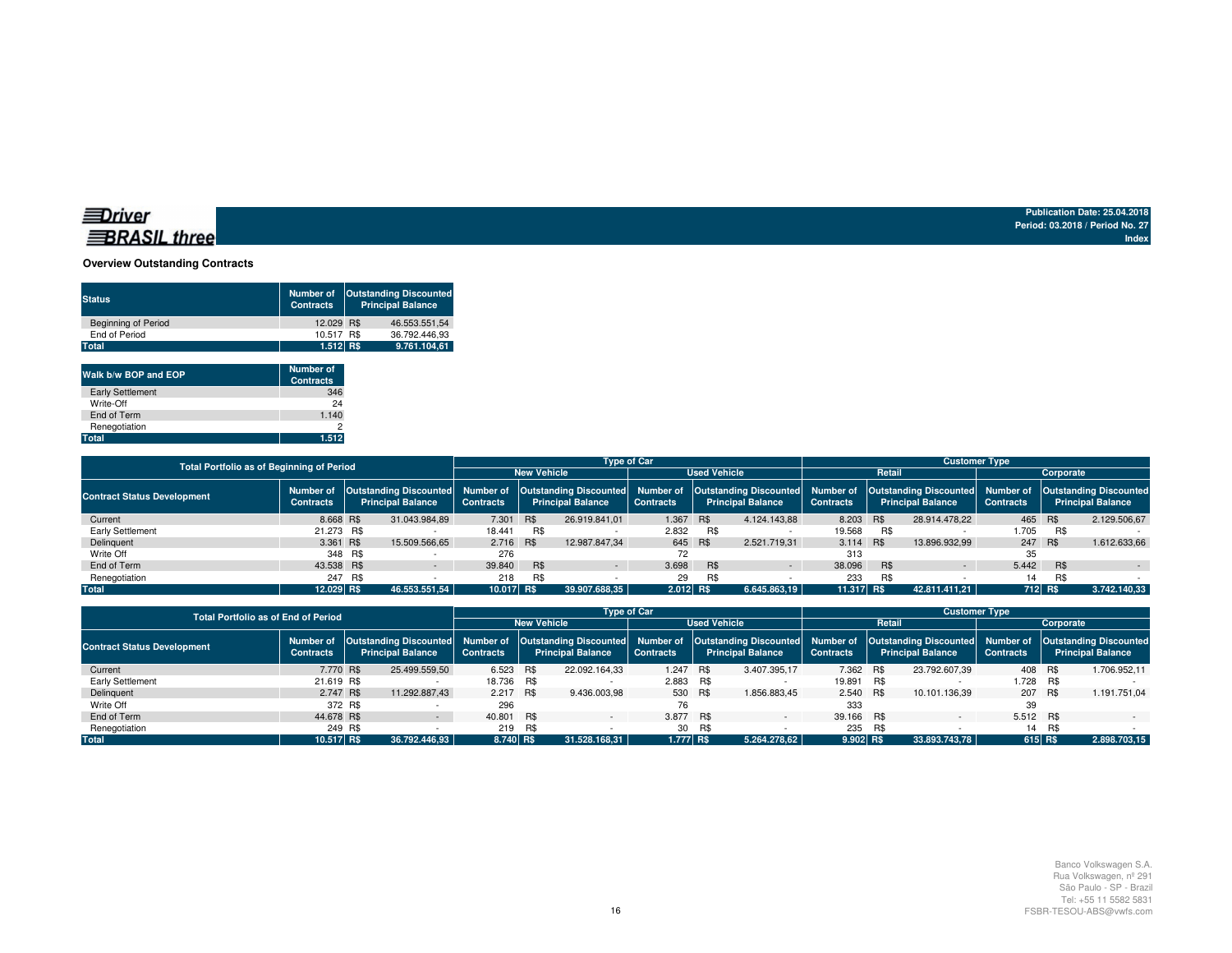| ≡Driver             |  |
|---------------------|--|
| <b>BRASIL three</b> |  |

#### **Delinquencies**

| <b>Delinquent Contracts</b> |                               |                                   |            |                                                    |                                                                       | <b>Type of Car</b>                        |         |                                                            |                              |        |                                                    | <b>Customer Type</b>          |        |                                                           |                                      |        |                                                            |
|-----------------------------|-------------------------------|-----------------------------------|------------|----------------------------------------------------|-----------------------------------------------------------------------|-------------------------------------------|---------|------------------------------------------------------------|------------------------------|--------|----------------------------------------------------|-------------------------------|--------|-----------------------------------------------------------|--------------------------------------|--------|------------------------------------------------------------|
|                             |                               |                                   |            |                                                    |                                                                       | <b>New Vehicle</b><br><b>Used Vehicle</b> |         |                                                            |                              |        | Retail<br>Corporate                                |                               |        |                                                           |                                      |        |                                                            |
| <b>Delinquency Profile</b>  | Number of<br><b>Contracts</b> | Percentage of<br><b>Contracts</b> |            | <b>Outstanding Discounted</b><br>Principal Balance | <b>Percentage of</b><br><b>Discounted</b><br><b>Principal Balance</b> | Number o<br><b>Contracts</b>              |         | <b>Outstanding Discounted,</b><br><b>Principal Balance</b> | Number o<br><b>Contracts</b> |        | Outstanding Discounted<br><b>Principal Balance</b> | Number of<br><b>Contracts</b> |        | <b>Outstanding Discounted</b><br><b>Principal Balance</b> | <b>Number of</b><br><b>Contracts</b> |        | <b>Outstanding Discounted,</b><br><b>Principal Balance</b> |
| from $1 - 14$ days          | 2.196                         | 80,03%                            | <b>R\$</b> | 1.639.498.70                                       | 49,49%                                                                | 1.807 R\$                                 |         | 1.391.231.32                                               | 389 R\$                      |        | 248.267,38                                         | 2.042 R\$                     |        | 1.483.036.68                                              | 154 R\$                              |        | 156.462,02                                                 |
| from $15 - 30$ days         |                               | $0.00\%$                          | R\$        |                                                    | 0.00%                                                                 |                                           |         |                                                            |                              |        |                                                    |                               |        |                                                           |                                      |        |                                                            |
| from $31 - 60$ days         | 162                           | 5.90%                             | R\$        | 238,887.18                                         | 7,21%                                                                 |                                           | 115 R\$ | 181.000.68                                                 |                              | 47 R\$ | 57.886.50                                          | 147 R\$                       |        | 205.961.46                                                |                                      | 15 R\$ | 32.925,72                                                  |
| from $61 - 90$ days         | 65                            | 2.37% R\$                         |            | 134.564.36                                         | 4,06%                                                                 |                                           | 47 R\$  | 98.370.26                                                  |                              | 18 R\$ | 36.194.10                                          |                               | 54 R\$ | 108.287.21                                                |                                      | 11 R\$ | 26.277.15                                                  |
| from 91 - 120 days          | 42                            | 1.53% R\$                         |            | 83.986,19                                          | 2,54%                                                                 |                                           | 33 R\$  | 68.011.50                                                  |                              | 9 R\$  | 15.974.69                                          |                               | 39 R\$ | 73.791.43                                                 |                                      | 3 R\$  | 10.194.76                                                  |
| from 121 - 150 days         | 38                            |                                   | 1,38% R\$  | 110.660.47                                         | 3,34%                                                                 |                                           | 30 R\$  | 93.875.88                                                  |                              | 8 R\$  | 16.784.59                                          |                               | 36 R\$ | 102.665.57                                                |                                      | 2 R\$  | 7.994,90                                                   |
| from 151 - 180 days         | 33                            | 1.20% R\$                         |            | 109.912.05                                         | 3,32%                                                                 |                                           | 22 R\$  | 83.803.40                                                  |                              | 11 R\$ | 26.108.65                                          |                               | 31 R\$ | 90.481.07                                                 |                                      | 2 R\$  | 19.430.98                                                  |
| from 181 - 360 days         | 175                           | 6.38%                             | R\$        | 881.003.66                                         | 26,59%                                                                |                                           | 133 R\$ | 711.172.10                                                 |                              | 42 R\$ | 169.831.56                                         | 156 R\$                       |        | 727.643.15                                                |                                      | 19 R\$ | 153.360.51                                                 |
| from 361 - 720 days         | 33                            | 1,20% R\$                         |            | 114.502.39                                         | 3,46%                                                                 |                                           | 27 R\$  | 85.890.11                                                  |                              | 6 R\$  | 28.612.28                                          |                               | 32 R\$ | 111.138.60                                                |                                      | R\$    | 3.363,79                                                   |
| Total                       | 2.744                         | 100.00% R\$                       |            | 3.313.015.00                                       | 100,00%                                                               | $2.214$ RS                                |         | 2.713.355.25                                               | 530 R\$                      |        | 599.659.75                                         | 2.537 RS                      |        | 2.903.005.17                                              | <b>207 RS</b>                        |        | 410.009,83                                                 |

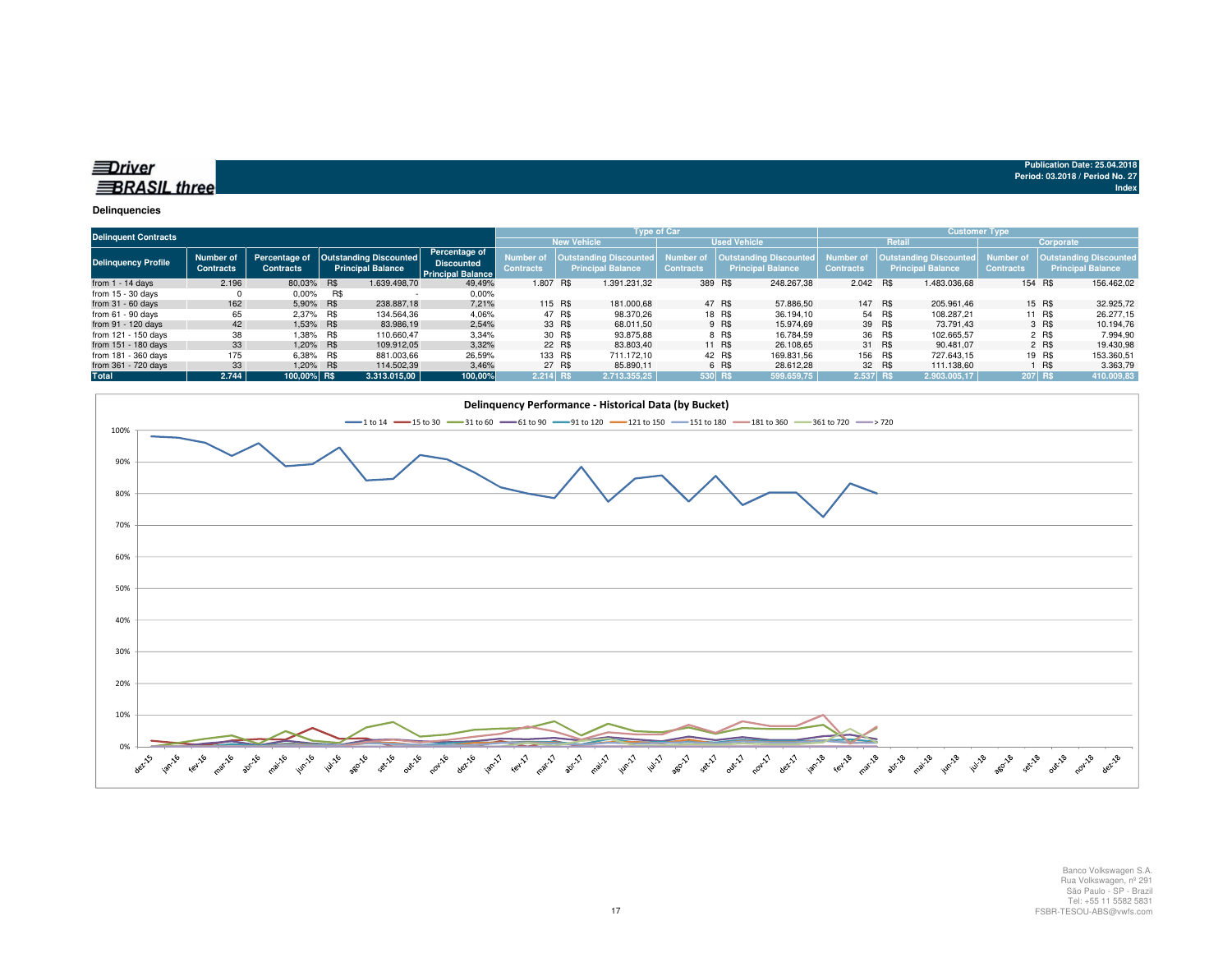

# **Recoveries**

| <b>Relevant Pool-Cut Data</b>      |                  |  |  |  |  |  |  |  |
|------------------------------------|------------------|--|--|--|--|--|--|--|
| Number of Contracts                | 59.260           |  |  |  |  |  |  |  |
| <b>Outstanding Nominal Balance</b> | 1.257.875.331,98 |  |  |  |  |  |  |  |

| $(+)$<br>Outstanding<br>Nominal Balance at<br>Day of Write Off | (-)<br><b>Prior</b><br>Transactions/<br><b>Negotiations</b> | $(-)$<br><b>Recoveries</b> | $(-)$                           | $(=\)$<br><b>Discounts for   Current Outstanding</b><br>   for Current Period   Current Period   Nominal Balance |
|----------------------------------------------------------------|-------------------------------------------------------------|----------------------------|---------------------------------|------------------------------------------------------------------------------------------------------------------|
| R\$<br>$\overline{\phantom{0}}$                                | R\$                                                         | R\$                        | R\$<br>$\overline{\phantom{a}}$ | R\$                                                                                                              |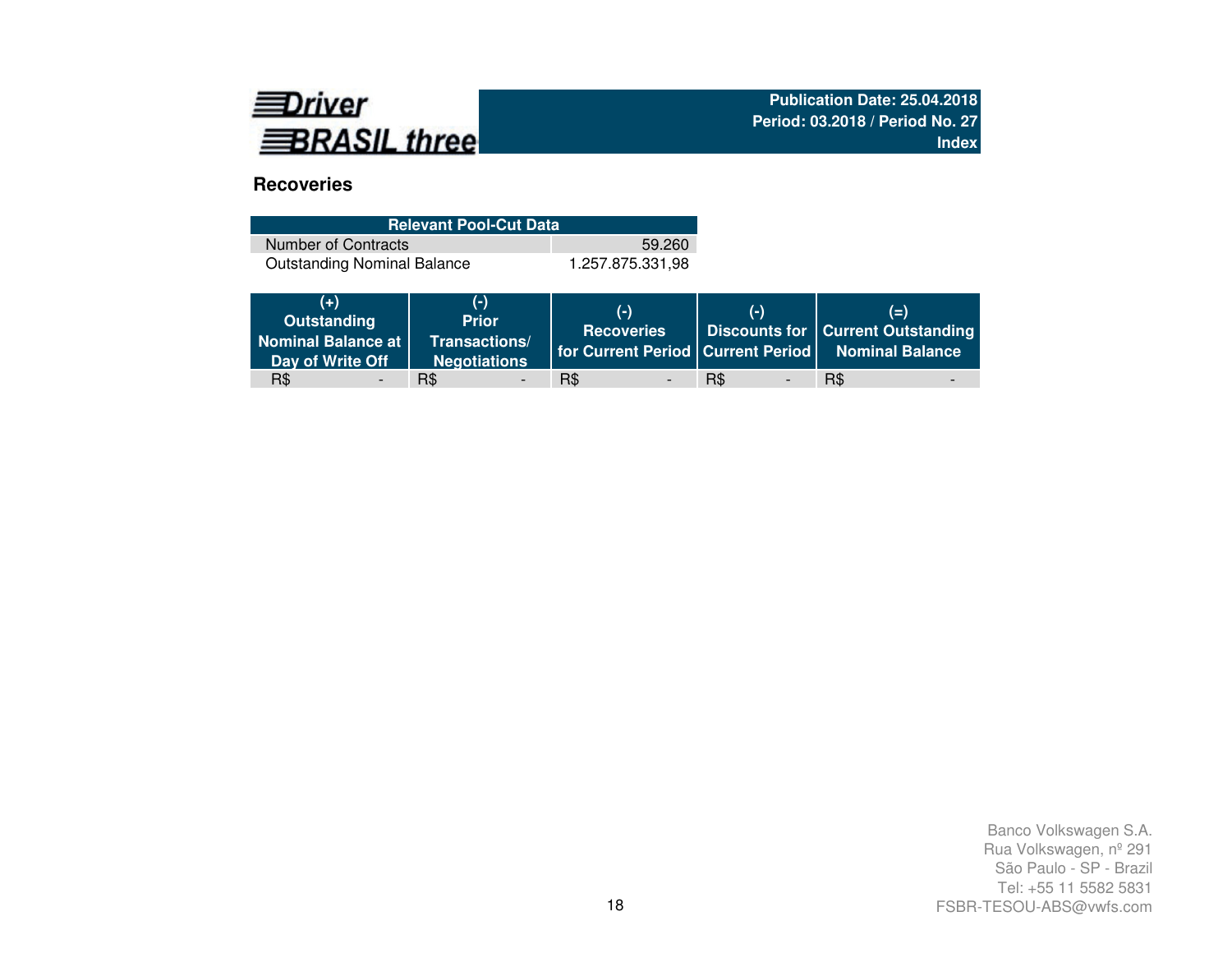**Pool Data I**

|                                                         | <b>Total Porfolio</b>         |                  |  |                                                                         |                                                                   | <b>Type of Car</b>                        |        |                                                                     |                  |        |                                                      | <b>Customer Type</b>          |           |                                                           |                               |                                                           |  |  |
|---------------------------------------------------------|-------------------------------|------------------|--|-------------------------------------------------------------------------|-------------------------------------------------------------------|-------------------------------------------|--------|---------------------------------------------------------------------|------------------|--------|------------------------------------------------------|-------------------------------|-----------|-----------------------------------------------------------|-------------------------------|-----------------------------------------------------------|--|--|
|                                                         |                               |                  |  |                                                                         |                                                                   | <b>New Vehicle</b><br><b>Used Vehicle</b> |        |                                                                     |                  |        | Retail                                               |                               | Corporate |                                                           |                               |                                                           |  |  |
| <b>Distribution by</b><br><b>Contract Concentration</b> | Number of<br><b>Contracts</b> | <b>Contracts</b> |  | <b>Percentage of Outstanding Discounted</b><br><b>Principal Balance</b> | Percentage of<br><b>Discounted</b><br>Principal<br><b>Balance</b> | Number of<br>Contracts                    |        | <b>Outstanding Discounted</b> Number of<br><b>Principal Balance</b> | <b>Contracts</b> |        | Outstanding Discounted  <br><b>Principal Balance</b> | Number of<br><b>Contracts</b> |           | <b>Outstanding Discounted</b><br><b>Principal Balance</b> | Number of<br><b>Contracts</b> | <b>Outstanding Discounted</b><br><b>Principal Balance</b> |  |  |
|                                                         | 10.101                        | 96.04% R\$       |  | 35.152.256,05                                                           | 95,54%                                                            | 8.353 R\$                                 |        | 30.003.287,61                                                       | 1.748 R\$        |        | 5.148.968.44                                         | 9.661 R\$                     |           | 33.027.125.02                                             | 440                           | 2.125.131                                                 |  |  |
| $2 - 3$                                                 | 386                           | 3.67% R\$        |  | 1.497.244.84                                                            | 4,07%                                                             | 357 R\$                                   |        | 1.381.934,66                                                        |                  | 29 R\$ | 115.310,18                                           |                               | 241 R\$   | 866.618,76                                                | 145                           | 630.626                                                   |  |  |
| $4 - 5$                                                 | 18                            | 0.17% R\$        |  | 99.360.07                                                               | 0,27%                                                             |                                           | 18 R\$ | 99.360.07                                                           |                  | 0 R\$  |                                                      |                               | 0 R\$     |                                                           | 18                            | 99.360                                                    |  |  |
| $6 - 10$                                                |                               | $0.08\%$ R\$     |  | 36.513.87                                                               | 0,10%                                                             |                                           | 8 R\$  | 36.513.87                                                           |                  | 0 R\$  |                                                      |                               | $0$ R\$   |                                                           |                               | 36.514                                                    |  |  |
| >10                                                     |                               | $0.04\%$ R\$     |  | 7.072.10                                                                | 0,02%                                                             |                                           | 4 R\$  | 7.072.10                                                            |                  | 0 R\$  |                                                      |                               | $0$ R\$   | $\sim$                                                    |                               | 7.072                                                     |  |  |
| <b>Total</b>                                            | 10.517                        | 100,00% R\$      |  | 36.792.446,93                                                           | 100,00%                                                           | 8.740 RS                                  |        | 31.528.168.31                                                       | $1.777$ R\$      |        | 5.264.278.62                                         | $9.902$ RS                    |           | 33.893.743.78                                             |                               | 615 R\$<br>2.898.703,15                                   |  |  |

|                                             | <b>Total Porfolio</b>     |                  |                                                                  |                                                                   |                                      | Type of Car |                                                           |                                      |         |                                                           |                                      |         | <b>Customer Type</b>                                      |                                      |           |                                                           |  |  |
|---------------------------------------------|---------------------------|------------------|------------------------------------------------------------------|-------------------------------------------------------------------|--------------------------------------|-------------|-----------------------------------------------------------|--------------------------------------|---------|-----------------------------------------------------------|--------------------------------------|---------|-----------------------------------------------------------|--------------------------------------|-----------|-----------------------------------------------------------|--|--|
|                                             |                           |                  |                                                                  |                                                                   |                                      |             | <b>New Vehicle</b>                                        |                                      |         | <b>Used Vehicle</b>                                       |                                      | Retail  |                                                           |                                      | Corporate |                                                           |  |  |
| <b>Distribution by largest</b><br>customers | Contract<br>Concentration | <b>Contracts</b> | Percentage of Outstanding Discounted<br><b>Principal Balance</b> | Percentage of<br><b>Discounted</b><br>Principal<br><b>Balance</b> | <b>Number of</b><br><b>Contracts</b> |             | <b>Outstanding Discounted</b><br><b>Principal Balance</b> | <b>Number of</b><br><b>Contracts</b> |         | <b>Outstanding Discounted</b><br><b>Principal Balance</b> | <b>Number of</b><br><b>Contracts</b> |         | <b>Outstanding Discounted</b><br><b>Principal Balance</b> | <b>Number of</b><br><b>Contracts</b> |           | <b>Outstanding Discounted</b><br><b>Principal Balance</b> |  |  |
|                                             |                           | 0.02% R\$        | 36.047,52                                                        | 0,10%                                                             |                                      | 2 R\$       | 36.047,52                                                 |                                      | $0$ R\$ | $\sim$                                                    |                                      | 0 R\$   | A.                                                        |                                      | 2 R\$     | 36.047,52                                                 |  |  |
|                                             |                           | 0.01% R\$        | 33.380,73                                                        | 0,09%                                                             |                                      | R\$         | 33.380,73                                                 |                                      | $0$ R\$ |                                                           |                                      | $0$ R\$ |                                                           |                                      | 1 R\$     | 33.380,73                                                 |  |  |
|                                             |                           | 0.01% R\$        | 32.372,26                                                        | 0,09%                                                             |                                      | <b>R\$</b>  | 32.372,26                                                 |                                      | 0 R\$   | $\sim$                                                    |                                      | R\$     | 32.372,26                                                 |                                      | 0 R\$     |                                                           |  |  |
|                                             |                           | 0.01% R\$        | 28.111,87                                                        | 0,08%                                                             |                                      | R\$         | 28.111,87                                                 |                                      | $0$ R\$ | ٠                                                         |                                      | 0 R\$   |                                                           |                                      | 1 R\$     | 28.111,87                                                 |  |  |
| 5                                           |                           | 0.01% R\$        | 25.967,09                                                        | 0,07%                                                             |                                      | <b>R\$</b>  | 25.967,09                                                 |                                      | 0 R\$   | $\sim$                                                    |                                      | R\$     | 25.967,09                                                 |                                      | $0$ R\$   |                                                           |  |  |
|                                             |                           | 0.01% R\$        | 24.418,73                                                        | 0,07%                                                             |                                      | R\$         | 24.418,73                                                 |                                      | $0$ R\$ |                                                           |                                      | 0 R\$   |                                                           |                                      | 1 R\$     | 24.418,73                                                 |  |  |
|                                             |                           | 0.01% R\$        | 22.918,58                                                        | 0,06%                                                             |                                      | <b>R\$</b>  | 22.918,58                                                 |                                      | 0 R\$   | $\sim$                                                    |                                      | R\$     | 22.918,58                                                 |                                      | $0$ R\$   |                                                           |  |  |
|                                             |                           | 0.01% R\$        | 21.771,32                                                        | 0,06%                                                             |                                      | R\$         | 21.771,32                                                 |                                      | $0$ R\$ |                                                           |                                      | R\$     | 21.771,32                                                 |                                      | $0$ R\$   |                                                           |  |  |
| 9                                           |                           | 0,01% R\$        | 21.236,27                                                        | 0,06%                                                             |                                      | <b>R\$</b>  | 21.236,27                                                 |                                      | $0$ R\$ | $\sim$                                                    |                                      | R\$     | 21.236,27                                                 |                                      | $0$ R\$   |                                                           |  |  |
| 10                                          |                           | 0.01% R\$        | 21.100,05                                                        | 0,06%                                                             |                                      | <b>R\$</b>  | 21.100,05                                                 |                                      | 0 R\$   | $\sim$                                                    |                                      | R\$     | 21.100,05                                                 |                                      | $0$ R\$   |                                                           |  |  |
| 11                                          |                           | 0.01% R\$        | 20.656,46                                                        | 0,06%                                                             |                                      | <b>R\$</b>  | 20.656,46                                                 |                                      | 0 R\$   | $\sim$                                                    |                                      | R\$     | 20.656,46                                                 |                                      | $0$ R\$   |                                                           |  |  |
| 12                                          |                           | 0.01% R\$        | 20.394,28                                                        | 0,06%                                                             |                                      | R\$         | 20.394,28                                                 |                                      | $0$ R\$ |                                                           |                                      | 0 R\$   |                                                           |                                      | 1 R\$     | 20.394,28                                                 |  |  |
| 13                                          |                           | 0.01% R\$        | 20.266,33                                                        | 0,06%                                                             |                                      | <b>R\$</b>  | 20.266,33                                                 |                                      | 0 R\$   | $\sim$                                                    |                                      | R\$     | 20.266,33                                                 |                                      | $0$ R\$   |                                                           |  |  |
| 14                                          |                           | 0.01% R\$        | 19.715,81                                                        | 0,05%                                                             |                                      | R\$         | 19.715,81                                                 |                                      | 0 R\$   | ٠                                                         |                                      | R\$     | 19.715,81                                                 |                                      | $0$ R\$   |                                                           |  |  |
| 15                                          |                           | 0.01% R\$        | 19.150,62                                                        | 0,05%                                                             |                                      | <b>R\$</b>  | 19.150,62                                                 |                                      | 0 R\$   | $\sim$                                                    |                                      | R\$     | 19.150,62                                                 |                                      | $0$ R\$   | $\overline{a}$                                            |  |  |
| 16                                          |                           | 0.01% R\$        | 19.019,15                                                        | 0,05%                                                             |                                      | R\$         | 19.019,15                                                 |                                      | $0$ R\$ |                                                           |                                      | R\$     | 19.019,15                                                 |                                      | $0$ R\$   |                                                           |  |  |
| 17                                          |                           | 0.03% R\$        | 18.790,50                                                        | 0,05%                                                             |                                      | 3 R\$       | 18.790,50                                                 |                                      | 0 R\$   | $\sim$                                                    |                                      | 0 R\$   | $\sim$                                                    |                                      | 3 R\$     | 18.790,50                                                 |  |  |
| 18                                          |                           | $0.01\%$ R\$     | 18.619,94                                                        | 0.05%                                                             |                                      | R\$         | 18.619,94                                                 |                                      | 0 R\$   | $\overline{\phantom{a}}$                                  |                                      | R\$     | 18.619,94                                                 |                                      | $0$ R\$   |                                                           |  |  |
| 19                                          |                           | $0.01\%$ R\$     | 18.610,21                                                        | 0,05%                                                             |                                      | <b>R\$</b>  | 18.610,21                                                 |                                      | 0 R\$   | $\sim$                                                    |                                      | R\$     | 18.610,21                                                 |                                      | 0 R\$     |                                                           |  |  |
| 20                                          |                           | 0.01% R\$        | 18.590,95                                                        | 0,05%                                                             |                                      | <b>R\$</b>  | 18.590,95                                                 |                                      | $0$ R\$ |                                                           |                                      | R\$     | 18.590,95                                                 |                                      | $0$ R\$   |                                                           |  |  |
| <b>Total 1 - 20</b>                         | 23                        | $0,22%$ R\$      | 461.138,67                                                       | 1,25%                                                             |                                      | 23 R\$      | 461.138,67                                                |                                      | $0$ RS  | <b>Contract</b>                                           |                                      | 14 R\$  | 299.995,04                                                |                                      | $9$ R\$   | 161.143,63                                                |  |  |

**Total 10.517 100,00% R\$ 36.792.446,93 100,00%**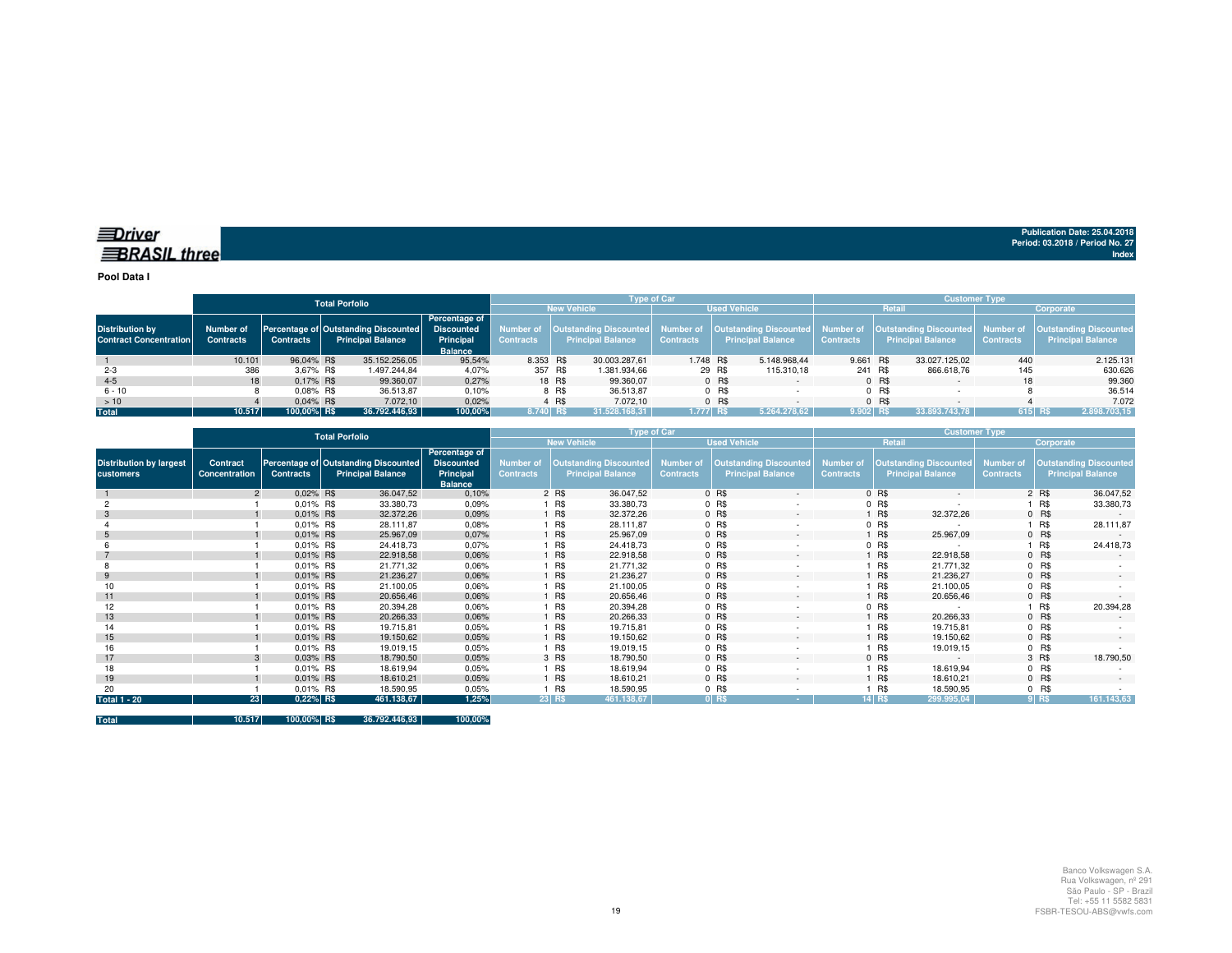#### **Pool Data II**

|                                                                                    |                               |                  | <b>Total Porfolio</b>                                           |                                                                   | <b>Type of Car</b>                   |                    |                                                    |                  |                     |                                                                            | <b>Customer Type</b> |            |                                                                     |                  |            |                                                            |  |
|------------------------------------------------------------------------------------|-------------------------------|------------------|-----------------------------------------------------------------|-------------------------------------------------------------------|--------------------------------------|--------------------|----------------------------------------------------|------------------|---------------------|----------------------------------------------------------------------------|----------------------|------------|---------------------------------------------------------------------|------------------|------------|------------------------------------------------------------|--|
|                                                                                    |                               |                  |                                                                 |                                                                   |                                      | <b>New Vehicle</b> |                                                    |                  | <b>Used Vehicle</b> |                                                                            | Retail               |            |                                                                     | Corporate        |            |                                                            |  |
| <b>Distribution by</b><br><b>Outstanding Disounted</b><br><b>Principal Balance</b> | Number of<br><b>Contracts</b> | <b>Contracts</b> | Percentage of Oustanding Discounted<br><b>Principal Balance</b> | Percentage of<br><b>Discounted</b><br>Principal<br><b>Balance</b> | <b>Number of</b><br><b>Contracts</b> |                    | Outstanding Discounted<br><b>Principal Balance</b> | <b>Contracts</b> |                     | Number of   Outstanding Discounted   Number of<br><b>Principal Balance</b> | <b>Contracts</b>     |            | <b>Outstanding Discounted</b> Number of<br><b>Principal Balance</b> | <b>Contracts</b> |            | <b>Outstanding Discounted,</b><br><b>Principal Balance</b> |  |
| $\le$ = 5000.00                                                                    | 8.243                         | 78.38% R\$       | 20,771,502.79                                                   | 56.46%                                                            | 6.693 R\$                            |                    | 17.062.265.12                                      | 1.550 R\$        |                     | 3.709.237.67                                                               | 7.869 R\$            |            | 19.772.995.31                                                       | 374 R\$          |            | 998.507.48                                                 |  |
| 5000.01 < 10000.00                                                                 | 2.067                         | 19.65% R\$       | 13.263.010.48                                                   | 36,05%                                                            | 1.860 R\$                            |                    | 11.958.240.00                                      | 207 R\$          |                     | 1.304.770.48                                                               | 1.860                | <b>R\$</b> | 11.867.441.24                                                       | 207              | R\$        | 1.395.569.24                                               |  |
| 10000.01 < 15000.00                                                                | 163                           | 1.55% R\$        | 1.923.188.21                                                    | 5,23%                                                             |                                      | 146 R\$            | 1.726.176.20                                       |                  | 17 R\$              | 197.012.01                                                                 | 140 R\$              |            | 1.643.450.21                                                        | 23 R\$           |            | 279.738,00                                                 |  |
| 15000.01 < 20000.00                                                                | 32                            | 0.30% R\$        | 542.151.48                                                      | 1,47%                                                             |                                      | 29 R\$             | 488.893.02                                         |                  | 3 R\$               | 53.258.46                                                                  |                      | 25 R\$     | 423.568.66                                                          |                  | R\$        | 118,582.82                                                 |  |
| 20000.01 < 25000.00                                                                | 8                             | $0.08\%$ R\$     | 172,762.02                                                      | 0.47%                                                             |                                      | 8 R\$              | 172.762.02                                         |                  | 0 R\$               | $\sim$                                                                     |                      | 6 R\$      | 127.949.01                                                          |                  | 2 R\$      | 44.813.01                                                  |  |
| 25000.01 < 30000.00                                                                |                               | 0.02% R\$        | 54.078.96                                                       | 0.15%                                                             |                                      | 2 R\$              | 54.078.96                                          |                  | $0$ R\$             |                                                                            |                      | R\$        | 25.967.09                                                           |                  | R\$        | 28.111.87                                                  |  |
| 30000.01 < 40000.00                                                                | 2                             | $0.02\%$ R\$     | 65.752.99                                                       | 0.18%                                                             |                                      | 2 R\$              | 65.752,99                                          |                  | 0 R\$               | $\overline{\phantom{a}}$                                                   |                      | R\$        | 32,372.26                                                           |                  | <b>R\$</b> | 33.380,73                                                  |  |
| 40000.01 < 50000.00                                                                |                               | $0.00\%$ R\$     |                                                                 | 0,00%                                                             |                                      |                    |                                                    |                  |                     |                                                                            |                      |            |                                                                     |                  |            |                                                            |  |
| 50000.01 < 60000.00                                                                |                               | $0.00\%$ R\$     |                                                                 | 0.00%                                                             |                                      |                    |                                                    |                  |                     |                                                                            |                      |            |                                                                     |                  |            |                                                            |  |
| <b>Total</b>                                                                       | 10.517                        | 100,00% R\$      | 36.792.446.93                                                   | 100,00%                                                           | 8.740 RS                             |                    | 31.528.168.31                                      | 1.777 RS         |                     | 5.264.278.62                                                               | $9.902$ RS           |            | 33.893.743.78                                                       | 615 RS           |            | 2.898.703.15                                               |  |

| <b>Statistics</b>                                |     |           |
|--------------------------------------------------|-----|-----------|
| Minimum Outstanding Discounted Principal Balance | R\$ | 0.01      |
| Maximum Outstanding Discounted Principal Balance | R\$ | 33.380.73 |
| Average Outstanding Discounted Principal Balance | R\$ | 3.498.38  |

|                                                                                  | <b>Total Porfolio</b>         |                  |                                                          |                                                                   |                               |                                                    | Type of Car                          |                                                           | <b>Customer Type</b>          |                                                           |                               |                                                            |  |  |
|----------------------------------------------------------------------------------|-------------------------------|------------------|----------------------------------------------------------|-------------------------------------------------------------------|-------------------------------|----------------------------------------------------|--------------------------------------|-----------------------------------------------------------|-------------------------------|-----------------------------------------------------------|-------------------------------|------------------------------------------------------------|--|--|
|                                                                                  |                               |                  |                                                          |                                                                   | <b>New Vehicle</b>            |                                                    |                                      | <b>Used Vehicle</b>                                       |                               | Retail                                                    |                               | Corporate                                                  |  |  |
| <b>Distribution by Original</b><br><b>Discounted Principal</b><br><b>Balance</b> | Number of<br><b>Contracts</b> | <b>Contracts</b> | Percentage of Oustanding Discounted<br>Principal Balance | Percentage of<br><b>Discounted</b><br>Principal<br><b>Balance</b> | Number of<br><b>Contracts</b> | Outstanding Discounted<br><b>Principal Balance</b> | <b>Number of</b><br><b>Contracts</b> | <b>Outstanding Discounted</b><br><b>Principal Balance</b> | Number of<br><b>Contracts</b> | <b>Outstanding Discounted</b><br><b>Principal Balance</b> | Number of<br><b>Contracts</b> | <b>Outstanding Discounted,</b><br><b>Principal Balance</b> |  |  |
| $\leq 5000,00$                                                                   |                               | $0.04\%$ R\$     | 2.748.95                                                 | 0.01%                                                             |                               | 2 R\$<br>908.99                                    |                                      | 2 R\$<br>1.839.96                                         |                               | 4 R\$<br>2.748.95                                         |                               | $0$ R\$                                                    |  |  |
| 5000.01 < 10000.00                                                               | 182                           | 1.73% R\$        | 216.475.28                                               | 0,59%                                                             |                               | 78 R\$<br>88.365.94                                | 104 R\$                              | 128.109.34                                                | 181 R\$                       | 215.026.36                                                |                               | R\$<br>1.448,92                                            |  |  |
| 10000.01 < 15000.00                                                              | 922                           | 8.77% R\$        | 1.618.172.93                                             | 4.40%                                                             | 540 R\$                       | 884.066.25                                         | 382 R\$                              | 734.106.68                                                | 903 R\$                       | 1.590.199.49                                              | 19 R\$                        | 27.973.44                                                  |  |  |
| 15000.01 < 20000.00                                                              | 2.394                         | 22.76% R\$       | 5.507.318.86                                             | 14.97%                                                            | 1.804 R\$                     | 3.978.343.61                                       | 590 R\$                              | 1.528.975.25                                              | 2.337 R\$                     | 5.358.937.84                                              |                               | 57 R\$<br>148.381,02                                       |  |  |
| 20000.01 < 25000.00                                                              | 2.672                         | 25.41% R\$       | 8.364.125.66                                             | 22,73%                                                            | 2.278 R\$                     | 7.041.210.14                                       | 394 R\$                              | 1.322.915.52                                              | 2.552 R\$                     | 7.971.390.43                                              | 120 R\$                       | 392.735,23                                                 |  |  |
| 25000.01 < 30000.00                                                              | 2.086                         | 19.83% R\$       | 8.048.163.87                                             | 21.87%                                                            | 1.923 R\$                     | 7.358.451.66                                       | 163 R\$                              | 689.712.21                                                | 1.946 R\$                     | 7.476.079.80                                              | 140 R\$                       | 572.084,07                                                 |  |  |
| 30000.01 < 40000.00                                                              | 1.593                         | 15.15% R\$       | 7.892.297.85                                             | 21.45%                                                            | 1.497 R\$                     | 7.383.079.60                                       |                                      | 96 R\$<br>509.218.25                                      | 1.421 R\$                     | 6.925.707.56                                              | 172 R\$                       | 966.590,29                                                 |  |  |
| 40000.01 < 50000.00                                                              | 402                           | 3.82% R\$        | 2.757.131.96                                             | 7,49%                                                             | 373 R\$                       | 2.539.019.55                                       |                                      | 29 R\$<br>218.112.41                                      | 349 R\$                       | 2.429.942.08                                              |                               | 53 R\$<br>327.189.88                                       |  |  |
| 50000.01 < 60000.00                                                              | 127                           | 1.21% R\$        | 1.019.656.12                                             | 2.77%                                                             | 119 R\$                       | 964.331.94                                         |                                      | 8 R\$<br>55.324.18                                        | 103 R\$                       | 862.723.65                                                |                               | 24 R\$<br>156.932,47                                       |  |  |
| 60000.01 < 70000.00                                                              | 60                            | 0,57% R\$        | 564.940,89                                               | 1,54%                                                             |                               | 57 R\$<br>541.970.41                               |                                      | 3 R\$<br>22.970.48                                        |                               | 49 R\$<br>455.282.93                                      |                               | 11 R\$<br>109.657.96                                       |  |  |
| 70000.01 < 80000.00                                                              | 42                            | $0.40\%$ R\$     | 385.392.22                                               | 1.05%                                                             |                               | 39 R\$<br>365.081.20                               |                                      | 3 R\$<br>20.311.02                                        |                               | 31 R\$<br>283.624.73                                      |                               | 11 R\$<br>101.767.49                                       |  |  |
| >80000,00                                                                        | 33                            | 0.31% R\$        | 416.022.34                                               | 1.13%                                                             |                               | 30 R\$<br>383.339,02                               |                                      | 3 R\$<br>32.683.32                                        |                               | 26 R\$<br>322.079.96                                      |                               | 7 R\$<br>93.942,38                                         |  |  |
| <b>Total</b>                                                                     | 10.517                        | 100,00% R\$      | 36.792.446,93                                            | 100,00%                                                           | 8.740 R\$                     | 31.528.168,31                                      | 1.777 RS                             | 5.264.278,62                                              | 9.902 R\$                     | 33.893.743,78                                             | 615 R\$                       | 2.898.703,15                                               |  |  |

| <b>Statistics</b>                |     |            |
|----------------------------------|-----|------------|
| Minimum Original Nominal Balance | R\$ | 2.652.60   |
| Maximum Original Nominal Balance | R\$ | 329.161.20 |
| Average Original Nominal Balance | R\$ | 32.411.56  |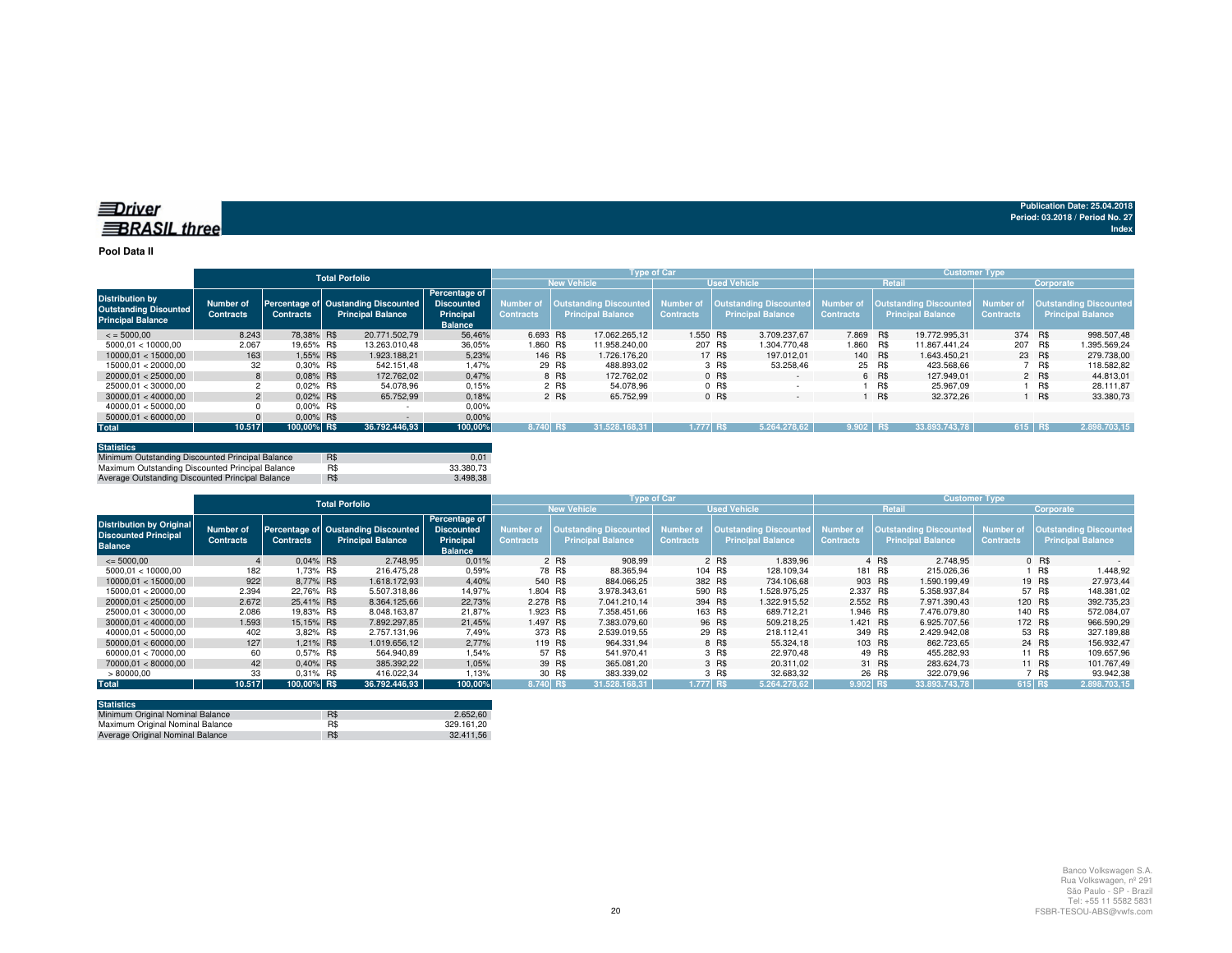| ⊒Driver             |  |
|---------------------|--|
| <b>BRASIL</b> three |  |

#### **Pool Data III**

|                                                |                                      |                  | <b>Total Porfolio</b>                                                      |                            |                  |                          | <b>Type of Car</b> |                          |                  | <b>Customer Type</b>     |                  |                                                                                                                                                                         |  |  |
|------------------------------------------------|--------------------------------------|------------------|----------------------------------------------------------------------------|----------------------------|------------------|--------------------------|--------------------|--------------------------|------------------|--------------------------|------------------|-------------------------------------------------------------------------------------------------------------------------------------------------------------------------|--|--|
|                                                |                                      |                  |                                                                            |                            |                  | <b>New Vehicle</b>       |                    | <b>Used Vehicle</b>      |                  | <b>Retail</b>            |                  | Corporate                                                                                                                                                               |  |  |
| <b>Distribution by Original</b><br><b>Term</b> | <b>Number of</b><br><b>Contracts</b> | <b>Contracts</b> | Percentage of Oustanding Discounted Discounted<br><b>Principal Balance</b> | Percentage of<br>Principal | <b>Contracts</b> | <b>Principal Balance</b> | <b>Contracts</b>   | <b>Principal Balance</b> | <b>Contracts</b> | <b>Principal Balance</b> | <b>Contracts</b> | Number of  Outstanding Discounted  Number of  Outstanding Discounted  Number of  Outstanding Discounted  Number of  Outstanding Discounted <br><b>Principal Balance</b> |  |  |
|                                                |                                      |                  |                                                                            | <b>Balance</b>             |                  |                          |                    |                          |                  |                          |                  |                                                                                                                                                                         |  |  |
| $01 - 12$                                      |                                      |                  |                                                                            |                            |                  |                          |                    |                          |                  |                          |                  |                                                                                                                                                                         |  |  |
| $13 - 24$                                      |                                      | $0.10\%$ R\$     | 33.254,13                                                                  | 0,09%                      |                  | 10 R\$<br>31.942.52      |                    | R\$<br>1.311.61          |                  | 33.254                   |                  | $\Omega$                                                                                                                                                                |  |  |
| $25 - 36$                                      | 4.435                                | 42.17% R\$       | 13.651.800.74                                                              | 37,10%                     | 3.705 R\$        | 11.636.662.66            |                    | 730 R\$<br>2.015.138.08  | 4.022            | 11.742.010               | 413              | 1.909.790                                                                                                                                                               |  |  |
| 37 - 48                                        | 3.937                                | 37.43% R\$       | 15.944.838.20                                                              | 43.34%                     | 3.065 R\$        | 13.310.684.15            | 872 R\$            | 2.634.154.05             | 3.774            | 15.118.128               | 163              | 826.710                                                                                                                                                                 |  |  |
| $49 - 60$                                      | 2.134                                | 20.29% R\$       | 7.162.553.86                                                               | 19.47%                     | 1.960 R\$        | 6.548.878.98             |                    | 174 R\$<br>613.674.88    | 2.097            | 7.000.351                | 37               | 162,203                                                                                                                                                                 |  |  |
| <b>Total</b>                                   | 10.517                               | 100,00% R\$      | 36.792.446,93                                                              | 100,00%                    | 8.740 R\$        | 31.528.168,31            | 1.777 R\$          | 5.264.278,62             | $9.902$ R\$      | 33.893.743,78            | 615 R\$          | 2.898.703,15                                                                                                                                                            |  |  |

| <b>Statistics</b>              |      |
|--------------------------------|------|
| Minimum Original Term          |      |
| Maximum Original Term          |      |
| Weighted Average Original Term | 45.6 |

|                                                 |                               | <b>Total Porfolio</b> |                                                                                                   |               |               | <b>Type of Car</b> |        |                                                                            |                  |                     |                                                                                  | <b>Customer Type</b> |                                                                     |                  |         |                                                           |              |
|-------------------------------------------------|-------------------------------|-----------------------|---------------------------------------------------------------------------------------------------|---------------|---------------|--------------------|--------|----------------------------------------------------------------------------|------------------|---------------------|----------------------------------------------------------------------------------|----------------------|---------------------------------------------------------------------|------------------|---------|-----------------------------------------------------------|--------------|
|                                                 |                               |                       |                                                                                                   |               |               |                    |        | <b>New Vehicle</b>                                                         |                  | <b>Used Vehicle</b> |                                                                                  |                      | Retail                                                              | Corporate        |         |                                                           |              |
| <b>Distribution by</b><br><b>Remaining Term</b> | Number of<br><b>Contracts</b> | <b>Contracts</b>      | <b>Discounted</b><br>Percentage of Oustanding Discounted<br><b>Principal Balance</b><br>Principal |               | Percentage of | <b>Contracts</b>   |        | Number of   Outstanding Discounted   Number of<br><b>Principal Balance</b> | <b>Contracts</b> |                     | Outstanding Discounted Number of<br><b>Principal Balance</b><br><b>Contracts</b> |                      | <b>Outstanding Discounted</b> Number of<br><b>Principal Balance</b> | <b>Contracts</b> |         | <b>Outstanding Discounted</b><br><b>Principal Balance</b> |              |
|                                                 |                               | <b>Balance</b>        |                                                                                                   |               |               |                    |        |                                                                            |                  |                     |                                                                                  |                      |                                                                     |                  |         |                                                           |              |
| $01 - 12$                                       | 10.441                        | 99.28% R\$            |                                                                                                   | 35.816.943.24 | 97.35%        | 8.684 R\$          |        | 30.746.815.41                                                              | 1.757 R\$        |                     | 5.070.127.83                                                                     | 9.837 R\$            |                                                                     | 33.105.150.92    | 604 R\$ |                                                           | 2.711.792,32 |
| $13 - 24$                                       | 76                            | 0.72% R\$             |                                                                                                   | 975.503,69    | 2,65%         |                    | 56 R\$ | 781.352,90                                                                 |                  | 20 R\$              | 194.150,79                                                                       |                      | 65 R\$                                                              | 788.592.86       |         | 11 R\$                                                    | 186.910,83   |
| $25 - 36$                                       |                               | $0.00\%$ R\$          |                                                                                                   | $\sim$        | 0,00%         |                    |        |                                                                            |                  |                     |                                                                                  |                      |                                                                     |                  |         |                                                           |              |
| $37 - 48$                                       |                               |                       |                                                                                                   |               |               |                    |        |                                                                            |                  |                     |                                                                                  |                      |                                                                     |                  |         |                                                           |              |
| $49 - 60$                                       |                               |                       |                                                                                                   |               |               |                    |        |                                                                            |                  |                     |                                                                                  |                      |                                                                     |                  |         |                                                           |              |
| <b>Total</b>                                    | 10.517                        | 100,00% R\$           |                                                                                                   | 36.792.446,93 | 100,00%       | 8.740 RS           |        | 31.528.168.31                                                              | 1.777 RS         |                     | 5.264.278.62                                                                     | 9.902 RS             |                                                                     | 33.893.743.78    | 615 RS  |                                                           | 2.898.703,15 |

| <b>Statistics</b>               |  |
|---------------------------------|--|
| Minimum Remaining Term          |  |
| Maximum Remaining Term          |  |
| Weighted Average Remaining Term |  |
|                                 |  |

|                                            | <b>Total Porfolio</b>                |                  |                                                                 |                                                                          |                  |                          | <b>Type of Car</b> |                          | <b>Customer Type</b> |                          |                  |                                                                                                                                                                         |  |
|--------------------------------------------|--------------------------------------|------------------|-----------------------------------------------------------------|--------------------------------------------------------------------------|------------------|--------------------------|--------------------|--------------------------|----------------------|--------------------------|------------------|-------------------------------------------------------------------------------------------------------------------------------------------------------------------------|--|
|                                            |                                      |                  |                                                                 |                                                                          |                  | <b>New Vehicle</b>       |                    | <b>Used Vehicle</b>      |                      | Retail                   |                  | Corporate                                                                                                                                                               |  |
| <b>Distribution by</b><br><b>Seasoning</b> | <b>Number of</b><br><b>Contracts</b> | <b>Contracts</b> | Percentage of Oustanding Discounted<br><b>Principal Balance</b> | <b>Percentage of</b><br><b>Discounted</b><br>Principal<br><b>Balance</b> | <b>Contracts</b> | <b>Principal Balance</b> | <b>Contracts</b>   | <b>Principal Balance</b> | <b>Contracts</b>     | <b>Principal Balance</b> | <b>Contracts</b> | Number of  Outstanding Discounted  Number of  Outstanding Discounted  Number of  Outstanding Discounted  Number of  Outstanding Discounted <br><b>Principal Balance</b> |  |
| $01 - 12$                                  |                                      |                  |                                                                 |                                                                          |                  |                          |                    |                          |                      |                          |                  |                                                                                                                                                                         |  |
| $13 - 24$                                  | 42                                   | $0.40\%$ R\$     | 442.410.26                                                      | 1.20%                                                                    |                  | 32 R\$<br>359, 377, 77   |                    | 10 R\$<br>83.032.49      |                      | 318.538,89<br>34 R\$     |                  | 8 R\$<br>123.871.37                                                                                                                                                     |  |
| $25 - 36$                                  | 4.453                                | 42.34% R\$       | 13.762.130.53                                                   | 37,40%                                                                   | 3.714 R\$        | 11.679.283.98            |                    | 739 R\$<br>2.082.846.55  | 4.041 R\$            | 11.914.551.29            | 412 R\$          | 1.847.579,24                                                                                                                                                            |  |
| $37 - 48$                                  | 3.910                                | 37.18% R\$       | 15.652.355,39                                                   | 42.54%                                                                   | 3.053 R\$        | 13.139.894.16            | 857 R\$            | 2.512.461.23             | 3.751 R\$            | 14.873.508.43            | 159 R\$          | 778.846,96                                                                                                                                                              |  |
| $49 - 60$                                  | 2.112                                | 20.08% R\$       | 6.935.550,75                                                    | 18,85%                                                                   | 1.941 R\$        | 6.349.612.40             |                    | 585.938.35<br>171 R\$    | 2.076 R\$            | 6.787.145.17             |                  | 36 R\$<br>148.405,58                                                                                                                                                    |  |
| $61 - 72$                                  |                                      |                  |                                                                 |                                                                          |                  |                          |                    |                          |                      |                          |                  |                                                                                                                                                                         |  |
| <b>Total</b>                               | 10.517                               | 100,00% R\$      | 36.792.446.93                                                   | 100,00%                                                                  | 8.740 RS         | 31.528.168.31            | $1.777$ RS         | 5.264.278.62             | $9.902$ R\$          | 33.893.743.78            | 615 RS           | 2.898.703,15                                                                                                                                                            |  |

| <b>Statistics</b>                 |      |
|-----------------------------------|------|
| Minimum Seasoning                 | 30   |
| Maximum Seasoning                 | 60   |
| <b>Weighted Average Seasoning</b> | 39.7 |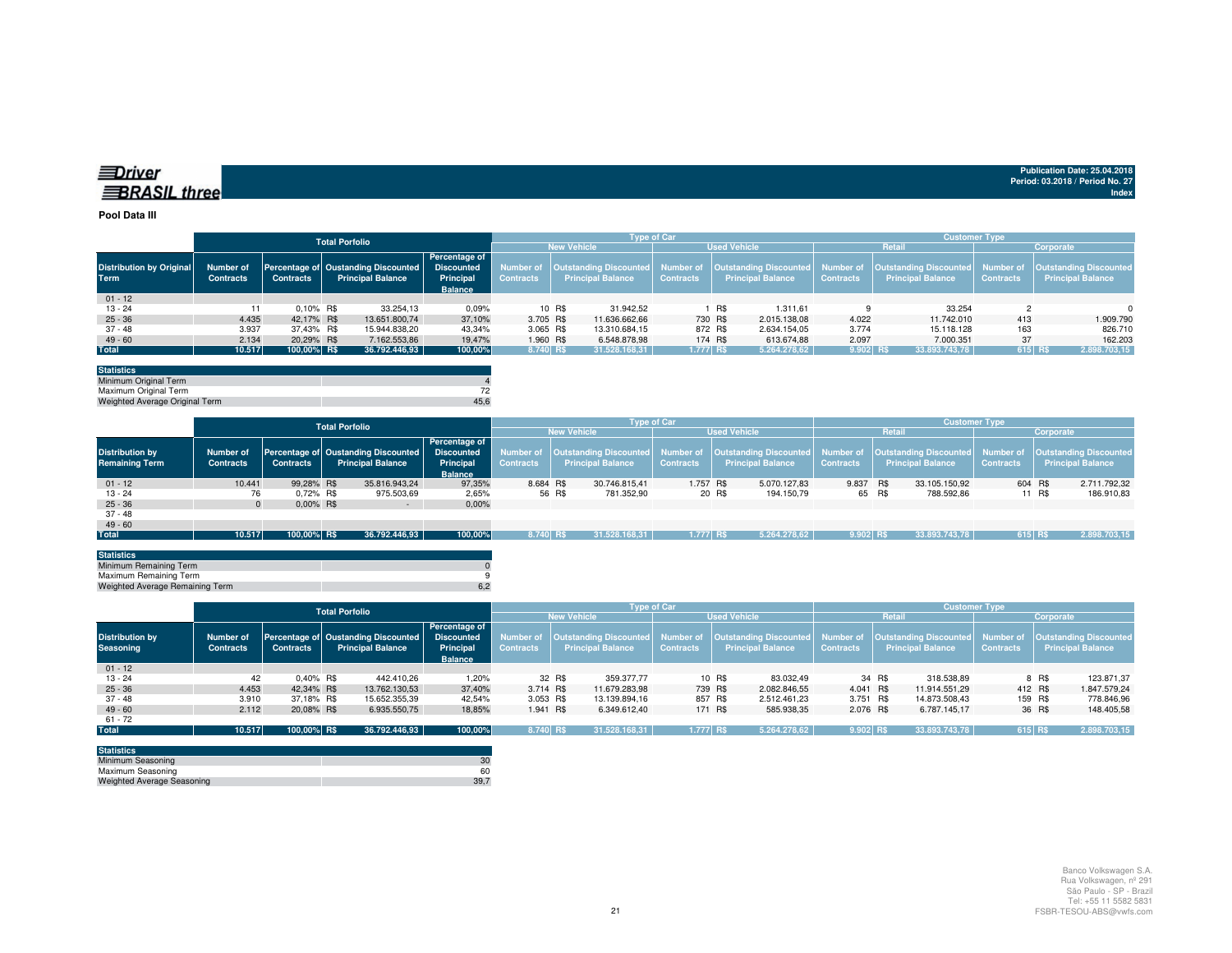## *<u>IDriver</u>* **BRASIL** three

**Publication Date: 25.04.2018Period: 03.2018 / Period No. 27 Index**

**Pool Data IV**

|                              |                                      | <b>Total Porfolio</b> |                                                                             |                                                     |                  |                                                                                                                                                                        |               | <b>Type of Car</b> |                          |              | <b>Customer Type</b> |  |                          |                  |                          |              |
|------------------------------|--------------------------------------|-----------------------|-----------------------------------------------------------------------------|-----------------------------------------------------|------------------|------------------------------------------------------------------------------------------------------------------------------------------------------------------------|---------------|--------------------|--------------------------|--------------|----------------------|--|--------------------------|------------------|--------------------------|--------------|
|                              |                                      |                       |                                                                             |                                                     |                  | <b>New Vehicle</b>                                                                                                                                                     |               |                    | <b>Used Vehicle</b>      |              | Retail               |  | Corporate                |                  |                          |              |
| <b>Distribution by brand</b> | <b>Number of</b><br><b>Contracts</b> | <b>Contracts</b>      | Percentage of Outstanding Discounted Discounted<br><b>Principal Balance</b> | <b>Percentage of</b><br>Principal<br><b>Balance</b> | <b>Contracts</b> | Number of  Outstanding Discounted  Number of  Outstanding Discounted  Number of  Outstanding Discounted  Number of  Outstanding Discounted<br><b>Principal Balance</b> |               | <b>Contracts</b>   | <b>Principal Balance</b> |              | <b>Contracts</b>     |  | <b>Principal Balance</b> | <b>Contracts</b> | <b>Principal Balance</b> |              |
| <b>AUDI</b>                  | 115                                  | 1.09% R\$             | 858.177.96                                                                  | 2,33%                                               |                  | 110 R\$                                                                                                                                                                | 831.696,46    |                    | 5 R\$                    | 26.481.50    | 107 R\$              |  | 798.195.70               |                  | 8 R\$                    | 59.982,26    |
| <b>SEAT</b>                  |                                      |                       |                                                                             |                                                     |                  |                                                                                                                                                                        |               |                    |                          |              |                      |  |                          |                  |                          |              |
| VW C&L                       | 9.692                                | 92.16% R\$            | 33.799.670.46                                                               | 91.87%                                              | 8,600 R\$        |                                                                                                                                                                        | 30.581.022.24 | 1.092 R\$          |                          | 3.218.648.22 | 9.101 R\$            |  | 31.040.888.89            | 591 R\$          |                          | 2.758.781,57 |
| OTHER BRANDS                 | 710                                  | 6.75% R\$             | 2.134.598.51                                                                | 5,80%                                               |                  | 30 R\$                                                                                                                                                                 | 115.449.61    | 680 R\$            |                          | 2.019.148.90 | 694 R\$              |  | 2.054.659.19             |                  | 16 R\$                   | 79.939,32    |
| Total                        | 10.517                               | 100.00% R\$           | 36.792.446,93                                                               | 100,00%                                             | 8.740 RS         |                                                                                                                                                                        | 31.528.168.31 | 1.777 RS           |                          | 5.264.278.62 | 9.902 RS             |  | 33.893.743.78            | 615 R\$          |                          | 2.898.703,15 |

|                                                             |                               |                  | <b>Total Porfolio</b>                                            |                                                                   | <b>Type of Car</b>                   |                                                           | <b>Customer Type</b>                 |         |                                                           |                               |            |                                                           |                                      |            |                                                           |
|-------------------------------------------------------------|-------------------------------|------------------|------------------------------------------------------------------|-------------------------------------------------------------------|--------------------------------------|-----------------------------------------------------------|--------------------------------------|---------|-----------------------------------------------------------|-------------------------------|------------|-----------------------------------------------------------|--------------------------------------|------------|-----------------------------------------------------------|
|                                                             |                               |                  |                                                                  |                                                                   |                                      | <b>New Vehicle</b>                                        |                                      |         | <b>Used Vehicle</b>                                       | <b>Retail</b>                 |            |                                                           |                                      | Corporate  |                                                           |
| <b>Distribution by</b><br>Geographic<br><b>Distribution</b> | Number of<br><b>Contracts</b> | <b>Contracts</b> | Percentage of Outstanding Discounted<br><b>Principal Balance</b> | Percentage of<br><b>Discounted</b><br>Principal<br><b>Balance</b> | <b>Number of</b><br><b>Contracts</b> | <b>Outstanding Discounted</b><br><b>Principal Balance</b> | <b>Number of</b><br><b>Contracts</b> |         | <b>Outstanding Discounted</b><br><b>Principal Balance</b> | Number of<br><b>Contracts</b> |            | <b>Outstanding Discounted</b><br><b>Principal Balance</b> | <b>Number of</b><br><b>Contracts</b> |            | <b>Outstanding Discounted</b><br><b>Principal Balance</b> |
| AC                                                          | 47                            | 0.45% R\$        | 181.400,65                                                       | 0,49%                                                             |                                      | 38 R\$<br>157.174.45                                      |                                      | 9 R\$   | 24.226,20                                                 |                               | 45 R\$     | 175,377,46                                                |                                      | 2 R\$      | 6.023,19                                                  |
| AL                                                          | 144                           | 1,37% R\$        | 464.496,69                                                       | 1,26%                                                             |                                      | 124 R\$<br>408.208,96                                     |                                      | 20 R\$  | 56.287,73                                                 | 142                           | R\$        | 434.353,07                                                |                                      | 2 R\$      | 30.143,62                                                 |
| AM                                                          | 99                            | 0.94% R\$        | 347.353,57                                                       | 0,94%                                                             |                                      | 86 R\$<br>315.117.32                                      |                                      | 13 R\$  | 32.236,25                                                 |                               | 75 R\$     | 241.466,99                                                |                                      | 24 R\$     | 105.886,58                                                |
| AP                                                          | 51                            | 0.48% R\$        | 205.731.89                                                       | 0,56%                                                             |                                      | 50 R\$<br>203.521.47                                      |                                      | R\$     | 2.210.42                                                  | 50                            | R\$        | 201.487.63                                                |                                      | <b>R\$</b> | 4.244,26                                                  |
| BA                                                          | 458                           | 4,35% R\$        | 1.593.734,49                                                     | 4,33%                                                             | 391 R\$                              | .389.477,74                                               |                                      | 67 R\$  | 204.256,75                                                | 438 R\$                       |            | 1.468.555,30                                              |                                      | 20 R\$     | 125.179,19                                                |
| СE                                                          | 319                           | 3.03% R\$        | 1.110.995,15                                                     | 3,02%                                                             | 267 R\$                              | 970.551,58                                                |                                      | 52 R\$  | 140.443,57                                                | 312                           | <b>R\$</b> | 1.084.911,10                                              |                                      | 7 R\$      | 26.084,05                                                 |
| DF                                                          | 230                           | 2,19% R\$        | 907.737,75                                                       | 2,47%                                                             | 222 R\$                              | 886.269.25                                                |                                      | 8 R\$   | 21.468,50                                                 | 222 R\$                       |            | 872.980.33                                                |                                      | 8 R\$      | 34.757,42                                                 |
| ES                                                          | 175                           | 1.66% R\$        | 600.831.10                                                       | 1.63%                                                             |                                      | 151 R\$<br>525.701,74                                     |                                      | 24 R\$  | 75.129,36                                                 | 165 R\$                       |            | 554.561,70                                                |                                      | 10 R\$     | 46.269,40                                                 |
| GO                                                          | 481                           | 4.57% R\$        | 1.653.860.02                                                     | 4,50%                                                             | 388 R\$                              | .382.818.44                                               |                                      | 93 R\$  | 271.041,58                                                | 452 R\$                       |            | 1.532.141.72                                              |                                      | 29 R\$     | 121.718,30                                                |
| MA                                                          | 182                           | 1,73% R\$        | 702.361.15                                                       | 1,91%                                                             | 178 R\$                              | 686.752,03                                                |                                      | 4 R\$   | 15.609,12                                                 | 179 R\$                       |            | 691.695,52                                                | 3                                    | R\$        | 10.665,63                                                 |
| <b>MG</b>                                                   | 930                           | 8.84% R\$        | 3.149.087,28                                                     | 8,56%                                                             | 788 R\$                              | 2.770.660.36                                              |                                      | 142 R\$ | 378.426.92                                                | 854 R\$                       |            | 2.753.203.92                                              |                                      | 76 R\$     | 395.883,36                                                |
| <b>MS</b>                                                   | 198                           | 1,88% R\$        | 656.603,72                                                       | 1,78%                                                             | 174 R\$                              | 600.117.86                                                |                                      | 24 R\$  | 56.485,86                                                 | 188                           | R\$        | 615,772.80                                                |                                      | 10 R\$     | 40.830,92                                                 |
| MT                                                          | 160                           | 1,52% R\$        | 572.953,49                                                       | 1,56%                                                             | 143 R\$                              | 519.461,45                                                |                                      | 17 R\$  | 53.492,04                                                 |                               | 152 R\$    | 539.341,96                                                |                                      | 8 R\$      | 33.611,53                                                 |
| PA                                                          | 255                           | 2,42% R\$        | 1.005.619.12                                                     | 2,73%                                                             | 210 R\$                              | 862.456,94                                                |                                      | 45 R\$  | 143.162,18                                                | 241                           | R\$        | 935.509,65                                                |                                      | 14 R\$     | 70.109,47                                                 |
| PB                                                          | 211                           | 2,01% R\$        | 802.211,65                                                       | 2,18%                                                             | 194 R\$                              | 755.245,46                                                |                                      | 17 R\$  | 46.966,19                                                 | 206 R\$                       |            | 778.334,63                                                |                                      | 5 R\$      | 23.877,02                                                 |
| PE                                                          | 398                           | 3,78% R\$        | 1.376.495,27                                                     | 3,74%                                                             | 357 R\$                              | 1.270.844,84                                              |                                      | 41 R\$  | 105.650,43                                                | 382 R\$                       |            | 1.298.516,04                                              |                                      | 16 R\$     | 77.979,23                                                 |
| PI                                                          | 184                           | 1.75% R\$        | 657.413.92                                                       | 1,79%                                                             | 180 R\$                              | 646.066.75                                                |                                      | 4 R\$   | 11.347.17                                                 | 183 R\$                       |            | 655.686.53                                                |                                      | <b>R\$</b> | 1.727,39                                                  |
| <b>PR</b>                                                   | 588                           | 5.59% R\$        | 2.177.816.89                                                     | 5,92%                                                             | 476 R\$                              | 1.875.469.78                                              |                                      | 112 R\$ | 302.347.11                                                | 532                           | R\$        | 1.900.389.31                                              | 56                                   | R\$        | 277.427,58                                                |
| <b>RJ</b>                                                   | 714                           | 6,79% R\$        | 2.619.097,04                                                     | 7,12%                                                             | 604 R\$                              | 2.268.299,72                                              |                                      | 110 R\$ | 350.797,32                                                | 682 R\$                       |            | 2.459.640,19                                              |                                      | 32 R\$     | 159.456,85                                                |
| <b>RN</b>                                                   | 140                           | 1,33% R\$        | 486.669,29                                                       | 1,32%                                                             |                                      | 124 R\$<br>432.918,99                                     |                                      | 16 R\$  | 53.750,30                                                 |                               | 132 R\$    | 448.623,62                                                |                                      | 8 R\$      | 38.045,67                                                 |
| <b>RO</b>                                                   | 123                           | 1.17% R\$        | 442.271.82                                                       | 1,20%                                                             | 107 R\$                              | 394.924.64                                                |                                      | 16 R\$  | 47.347.18                                                 | 122 R\$                       |            | 436.898,78                                                |                                      | 1 R\$      | 5.373,04                                                  |
| <b>RR</b>                                                   | 20                            | 0.19% R\$        | 80.636,82                                                        | 0,22%                                                             |                                      | 17 R\$<br>71.560,74                                       |                                      | 3 R\$   | 9.076,08                                                  | 18                            | R\$        | 71.718.79                                                 |                                      | 2 R\$      | 8.918,03                                                  |
| <b>RS</b>                                                   | 745                           | 7,08% R\$        | 2.404.891,70                                                     | 6,54%                                                             | 621 R\$                              | 2.082.032.52                                              |                                      | 124 R\$ | 322.859,18                                                | 688 R\$                       |            | 2.161.412.72                                              |                                      | 57 R\$     | 243.478,98                                                |
| SC                                                          | 777                           | 7.39% R\$        | 2.734.519,79                                                     | 7,43%                                                             | 643 R\$                              | 2.317.520,96                                              |                                      | 134 R\$ | 416.998,83                                                | 733                           | <b>R\$</b> | 2.533.560,49                                              |                                      | 44 R\$     | 200.959,30                                                |
| <b>SE</b>                                                   | 115                           | 1.09% R\$        | 438.916.78                                                       | 1,19%                                                             |                                      | 96 R\$<br>376.333.22                                      |                                      | 19 R\$  | 62.583.56                                                 | 109 R\$                       |            | 412.144.62                                                |                                      | 6 R\$      | 26.772,16                                                 |
| <b>SP</b>                                                   | 2.702                         | 25.69% R\$       | 9.182.367.91                                                     | 24,96%                                                            | 2.043 R\$                            | 7.138.861,73                                              |                                      | 659 R\$ | 2.043.506,18                                              | 2.537                         | <b>R\$</b> | 8.422.504,46                                              |                                      | 165 R\$    | 759.863,45                                                |
| <b>TO</b>                                                   | 71                            | 0.68% R\$        | 236.371,98                                                       | 0,64%                                                             |                                      | 68 R\$<br>219.799.37                                      |                                      | 3 R\$   | 16.572,61                                                 |                               | 63 R\$     | 212.954.45                                                |                                      | 8 R\$      | 23.417,53                                                 |
| <b>Total</b>                                                | 10.517                        | 100,00% R\$      | 36.792.446.93                                                    | 100.00%                                                           | 8.740 RS                             | 31.528.168.31                                             | 1.777 RS                             |         | 5.264.278.62                                              | $9.902$ RS                    |            | 33.893.743.78                                             | 615 RS                               |            | 2.898.703.15                                              |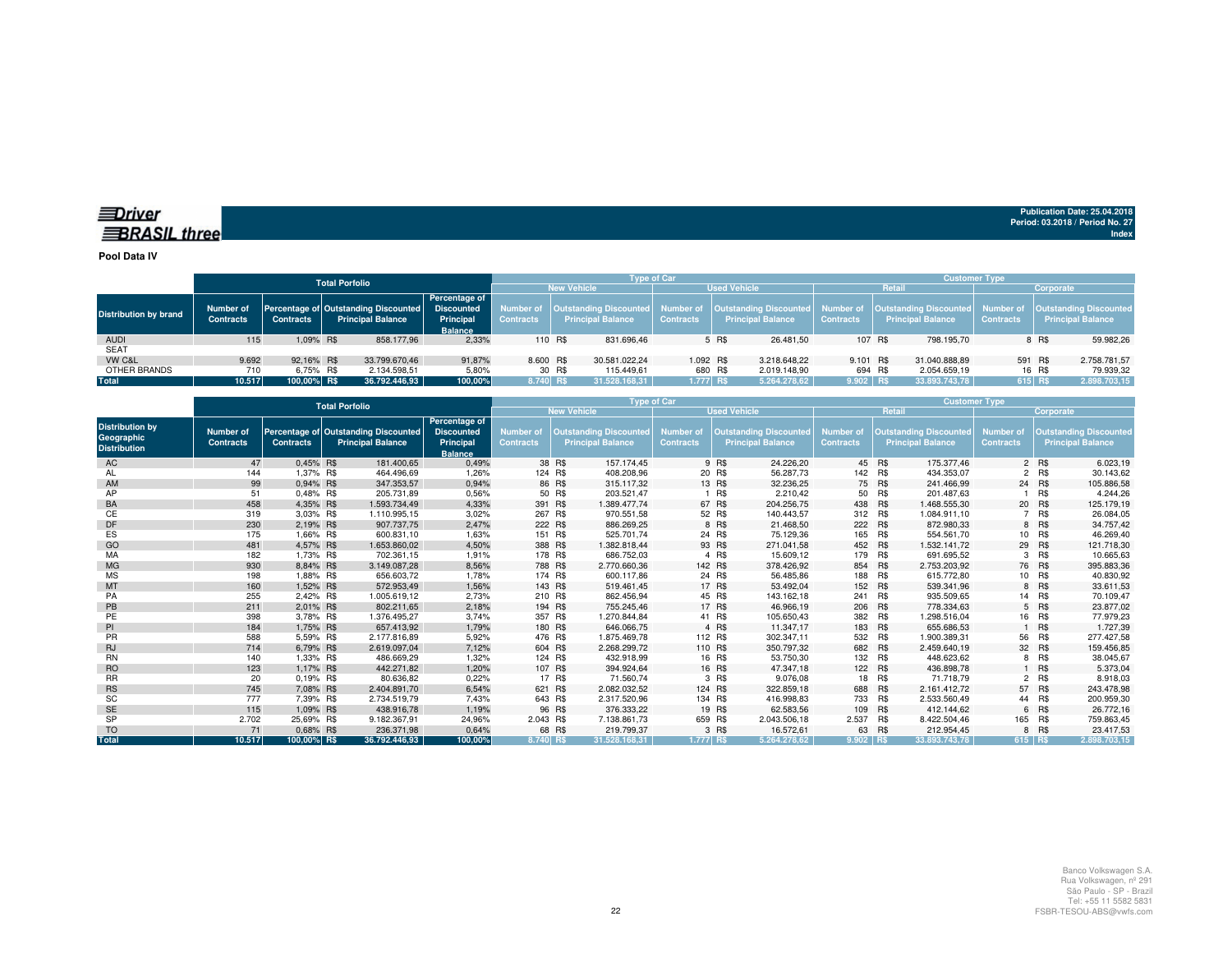| Publication Date: 25.04.2018    |  |
|---------------------------------|--|
| Period: 03.2018 / Period No. 27 |  |
| Index                           |  |

## *<u>IDriver</u>* **BRASIL** three

**Pool Data V**

|                                         |                     | <b>Total Porfolio</b>         |                                   |                                                              |                                                                   | <b>Type of Car</b>            |          |                                                              |                                      |         |                                                              | <b>Customer Type</b>          |        |                                                              |                                      |           |                                                              |
|-----------------------------------------|---------------------|-------------------------------|-----------------------------------|--------------------------------------------------------------|-------------------------------------------------------------------|-------------------------------|----------|--------------------------------------------------------------|--------------------------------------|---------|--------------------------------------------------------------|-------------------------------|--------|--------------------------------------------------------------|--------------------------------------|-----------|--------------------------------------------------------------|
|                                         |                     |                               |                                   |                                                              |                                                                   |                               |          | <b>New Vehicle</b>                                           |                                      |         | <b>Used Vehicle</b>                                          |                               |        | Retail                                                       |                                      | Corporate |                                                              |
| <b>Distribution by Brand</b><br>& Model | Model               | Number of<br><b>Contracts</b> | Percentage of<br><b>Contracts</b> | Outstanding<br><b>Discounted Principal</b><br><b>Balance</b> | Percentage of<br><b>Discounted</b><br>Principal<br><b>Balance</b> | Number of<br><b>Contracts</b> |          | Outstanding<br><b>Discounted Principal</b><br><b>Balance</b> | <b>Number of</b><br><b>Contracts</b> |         | Outstanding<br><b>Discounted Principal</b><br><b>Balance</b> | Number of<br><b>Contracts</b> |        | Outstanding<br><b>Discounted Principal</b><br><b>Balance</b> | <b>Number of</b><br><b>Contracts</b> |           | Outstanding<br><b>Discounted Principal</b><br><b>Balance</b> |
| VW                                      | <b>AMAROK</b>       | 105                           | 1,00% R\$                         | 900.527,35                                                   | 2,45%                                                             |                               | 93 R\$   | 804.316,18                                                   |                                      | 12 R\$  | 96.211,17                                                    |                               | 70 R\$ | 586.556,43                                                   |                                      | 35 R\$    | 313.970,92                                                   |
|                                         | <b>BORA</b>         |                               | 0,01% R\$                         | 3.165,57                                                     | 0,01%                                                             |                               | 0 R\$    | $\sim$                                                       |                                      | 1 R\$   | 3.165,57                                                     |                               | 1 R\$  | 3.165,57                                                     |                                      | 0 R\$     |                                                              |
|                                         | <b>CROSSFOX</b>     | 112                           | 1,06% R\$                         | 502.087,93                                                   | 1,36%                                                             |                               | 77 R\$   | 381.796,86                                                   |                                      | 35 R\$  | 120.291,07                                                   | 107 R\$                       |        | 487.547,00                                                   |                                      | 5 R\$     | 14.540,93                                                    |
|                                         | <b>FOX</b>          | 2.364                         | 22,48% R\$                        | 7.726.455,07                                                 | 21,00%                                                            | 2.151 R\$                     |          | 7.100.890,42                                                 | 213 R\$                              |         | 625.564,65                                                   | 2.288 R\$                     |        | 7.405.120,13                                                 |                                      | 76 R\$    | 321.334,94                                                   |
|                                         | <b>BEETLE</b>       |                               | 0,01% R\$                         | 653,82                                                       | 0,00%                                                             |                               | 0 R\$    | $\sim$                                                       |                                      | 1 R\$   | 653,82                                                       |                               | 1 R\$  | 653,82                                                       |                                      | 0 R\$     |                                                              |
|                                         | GOL                 | 3.664                         | 34,84% R\$                        | 11.624.398,61                                                | 31,59%                                                            | 3.232 R\$                     |          | 10.560.872,02                                                | 432 R\$                              |         | 1.063.526,59                                                 | 3.503 R\$                     |        | 10.954.118,27                                                | 161 R\$                              |           | 670.280,34                                                   |
|                                         | <b>GOLF</b>         | 80                            | 0.76% R\$                         | 546.834,96                                                   | 1,49%                                                             |                               | 57 R\$   | 452.702,23                                                   |                                      | 23 R\$  | 94.132,73                                                    |                               | 76 R\$ | 507.251,33                                                   |                                      | 4 R\$     | 39.583,63                                                    |
|                                         | <b>JETTA</b>        | 82                            | 0.78% R\$                         | 518.869,99                                                   | 1,41%                                                             |                               | 65 R\$   | 438.976,94                                                   |                                      | 17 R\$  | 79.893,05                                                    |                               | 75 R\$ | 496.798,95                                                   |                                      | 7 R\$     | 22.071,04                                                    |
|                                         | <b>KOMBI</b>        | 19                            | 0,18% R\$                         | 55.846,88                                                    | 0,15%                                                             |                               | 5 R\$    | 18.163,26                                                    |                                      | 14 R\$  | 37.683,62                                                    |                               | 18 R\$ | 49.651,06                                                    |                                      | 1 R\$     | 6.195,82                                                     |
|                                         | NEW BEETLE          | 3                             | 0.03% R\$                         | 11.481,92                                                    | 0,03%                                                             |                               | 0 R\$    |                                                              |                                      | 3 R\$   | 11.481,92                                                    |                               | 3 R\$  | 11.481,92                                                    |                                      | 0 R\$     |                                                              |
|                                         | <b>PARATI</b>       | 11                            | 0,10% R\$                         | 27.345,47                                                    | 0,07%                                                             |                               | 0 R\$    |                                                              |                                      | 11 R\$  | 27.345,47                                                    |                               | 11 R\$ | 27.345,47                                                    |                                      | 0 R\$     |                                                              |
|                                         | PASSAT              |                               | 0.01% R\$                         | 4.475,34                                                     | 0,01%                                                             |                               | 1 R\$    | 4.475,34                                                     |                                      | 0 R\$   |                                                              |                               | 1 R\$  | 4.475,34                                                     |                                      | 0 R\$     |                                                              |
|                                         | <b>POLO</b>         | 50                            | 0.48% R\$                         | 172.586,74                                                   | 0,47%                                                             |                               | 22 R\$   | 91.168,19                                                    |                                      | 28 R\$  | 81.418,55                                                    |                               | 48 R\$ | 159.653,04                                                   |                                      | 2 R\$     | 12.933,70                                                    |
|                                         | POLO SEDAN          | 47                            | 0,45% R\$                         | 247.243,39                                                   | 0,67%                                                             |                               | 20 R\$   | 155.299,39                                                   |                                      | 27 R\$  | 91.944,00                                                    |                               | 45 R\$ | 233.916,39                                                   |                                      | 2 R\$     | 13.327,00                                                    |
|                                         | <b>SANTANA</b>      | $\mathbf{0}$                  | 0,00% R\$                         | $\sim$                                                       | 0,00%                                                             |                               | 0 R\$    |                                                              |                                      | 0 R\$   |                                                              |                               | 0 R\$  |                                                              |                                      | $0$ R\$   |                                                              |
|                                         | SAVEIRO             | 782                           | 7,44% R\$                         | 3.415.627,83                                                 | 9,28%                                                             | 712 R\$                       |          | 3.180.566,31                                                 |                                      | 70 R\$  | 235.061,52                                                   | 643 R\$                       |        | 2.722.516,03                                                 | 139 R\$                              |           | 693.111,80                                                   |
|                                         | SPACECROSS          |                               |                                   | 127.225,38                                                   | 0,35%                                                             |                               | 22 R\$   | 99.159,76                                                    |                                      | 7 R\$   | 28.065,62                                                    |                               | 27 R\$ | 117.388,11                                                   |                                      | 2 R\$     | 9.837,27                                                     |
|                                         | <b>SPACEFOX</b>     | 29<br>170                     | 0,28% R\$<br>1,62% R\$            | 646.498,06                                                   | 1,76%                                                             |                               | 120 R\$  | 488.281,82                                                   |                                      | 50 R\$  | 158.216,24                                                   | 159 R\$                       |        | 597.338,96                                                   |                                      | 11 R\$    | 49.159,10                                                    |
|                                         | <b>TIGUAN</b>       | $\overline{7}$                | 0,07% R\$                         | 38.918,75                                                    | 0,11%                                                             |                               | 3 R\$    | 10.549,03                                                    |                                      | 4 R\$   | 28.369,72                                                    |                               | 6 R\$  | 35.677,40                                                    |                                      | 1 R\$     | 3.241,35                                                     |
|                                         | <b>TOUAREG</b>      | $\Omega$                      | 0,00% R\$                         | $\sim$                                                       | 0,00%                                                             |                               | 0 R\$    |                                                              |                                      | 0 R\$   |                                                              |                               | 0 R\$  | $\sim$                                                       |                                      | 0 R\$     |                                                              |
|                                         | UP                  | 1.041                         | 9,90% R\$                         | 3.194.296,38                                                 | 8,68%                                                             | 1.028 R\$                     |          | 3.143.899,69                                                 |                                      | 13 R\$  | 50.396,69                                                    | 960 R\$                       |        | 2.911.730,83                                                 |                                      | 81 R\$    | 282.565,55                                                   |
|                                         | VOYAGE              | 1.120                         | 10,65% R\$                        | 4.024.087,21                                                 | 10,94%                                                            | 992 R\$                       |          | 3.649.904,80                                                 |                                      | 128 R\$ | 374.182,41                                                   | 1.056 R\$                     |        | 3.717.459,03                                                 |                                      | 64 R\$    | 306.628,18                                                   |
|                                         | OTHER VW            | 3                             | 0,03% R\$                         | 11.043,81                                                    | 0,03%                                                             |                               | 0 R\$    | $\sim$                                                       |                                      | 3 R\$   | 11.043,81                                                    |                               | 3 R\$  | 11.043,81                                                    |                                      | 0 R\$     |                                                              |
| <b>Sub-Total VW</b>                     |                     | 9.692                         | 92,16% R\$                        | 33.799.670,46                                                | 91,87%                                                            | 8.600 R\$                     |          | 30.581.022.24                                                | 1.092 R\$                            |         | 3.218.648.22                                                 | $9.101$ R\$                   |        | 31.040.888.89                                                | 591 R\$                              |           | 2.758.781.57                                                 |
| Audi                                    | A1                  | $^{\circ}$                    | 0.00% R\$                         | $\sim$                                                       | 0,00%                                                             |                               | 0 R\$    |                                                              |                                      | 0 R\$   |                                                              |                               | 0 R\$  | $\sim$                                                       |                                      | 0 R\$     |                                                              |
|                                         | A <sub>3</sub>      | 83                            | 0,79% R\$                         | 532.168,65                                                   | 1,45%                                                             |                               | 79 R\$   | 514.939,92                                                   |                                      | 4 R\$   | 17.228,73                                                    |                               | 77 R\$ | 489.793,47                                                   |                                      | 6 R\$     | 42.375,18                                                    |
|                                         | A4                  | 5                             | 0.05% R\$                         | 50.884,94                                                    | 0,14%                                                             |                               | 4 R\$    | 41.632,17                                                    |                                      | 1 R\$   | 9.252,77                                                     |                               | 5 R\$  | 50.884,94                                                    |                                      | 0 R\$     |                                                              |
|                                         | A <sub>5</sub>      | 3                             | 0,03% R\$                         | 27.275,68                                                    | 0,07%                                                             |                               | 3 R\$    | 27.275,68                                                    |                                      | $0$ R\$ |                                                              |                               | 3 R\$  | 27.275,68                                                    |                                      | 0 R\$     |                                                              |
|                                         | A7                  | 0                             | 0,00% R\$                         | $\sim$                                                       | 0,00%                                                             |                               | 0 R\$    |                                                              |                                      | $0$ R\$ |                                                              |                               | 0 R\$  |                                                              |                                      | $0$ R\$   |                                                              |
|                                         | Q3                  | 24                            | 0,23% R\$                         | 247.848,69                                                   | 0,67%                                                             |                               | 24 R\$   | 247.848,69                                                   |                                      | 0 R\$   |                                                              |                               | 22 R\$ | 230.241,61                                                   |                                      | 2 R\$     | 17.607,08                                                    |
|                                         | Q <sub>5</sub>      | $\Omega$                      | 0.00% R\$                         | $\sim$                                                       | 0,00%                                                             |                               | 0 R\$    |                                                              |                                      | 0 R\$   |                                                              |                               | 0 R\$  |                                                              |                                      | 0 R\$     |                                                              |
|                                         | Q7                  | $\Omega$                      | 0.00% R\$                         | $\sim$                                                       | 0,00%                                                             |                               | 0 R\$    |                                                              |                                      | 0 R\$   |                                                              |                               | 0 R\$  |                                                              |                                      | 0 R\$     |                                                              |
|                                         | S <sub>3</sub>      | $\Omega$                      | 0,00% R\$                         | $\sim$                                                       | 0,00%                                                             |                               | 0 R\$    |                                                              |                                      | $0$ R\$ |                                                              |                               | 0 R\$  |                                                              |                                      | 0 R\$     |                                                              |
|                                         | <b>TT</b>           | $\Omega$                      | 0,00% R\$                         | $\sim$                                                       | 0,00%                                                             |                               | 0 R\$    |                                                              |                                      | $0$ R\$ |                                                              |                               | 0 R\$  |                                                              |                                      | $0$ R\$   |                                                              |
| <b>Sub-Total Audi</b>                   |                     | 115                           | 1,09% R\$                         | 858.177,96                                                   | 2,33%                                                             | 110 R\$                       |          | 831.696.46                                                   |                                      | $5$ R\$ | 26.481,50                                                    | 107 R\$                       |        | 798.195,70                                                   |                                      | 8 R\$     | 59.982,26                                                    |
| <b>OTHER BRANDS</b>                     | <b>OTHER BRANDS</b> | 710                           | 6,75% R\$                         | 2.134.598,51                                                 | 5,80%                                                             |                               | 30 R\$   | 115.449,61                                                   | 680 R\$                              |         | 2.019.148,90                                                 | 694 R\$                       |        | 2.054.659,19                                                 |                                      | 16 R\$    | 79.939,32                                                    |
| <b>Sub-Total Other Brands</b>           |                     | 710                           | 6,75% R\$                         | 2.134.598,51                                                 | 5,80%                                                             |                               | $30$ R\$ | 115.449.61                                                   | 680 R\$                              |         | 2.019.148.90                                                 | 694 R\$                       |        | 2.054.659.19                                                 |                                      | 16 R\$    | 79.939.32                                                    |
| <b>Total</b>                            |                     | 10.517                        | 100,00% R\$                       | 36.792.446,93                                                | 100,00%                                                           | 8.740 R\$                     |          | 31.528.168.31                                                | 1.777 R\$                            |         | 5.264.278.62                                                 | 9.902 RS                      |        | 33.893.743.78                                                | 615 R\$                              |           | 2.898.703,15                                                 |

**Index**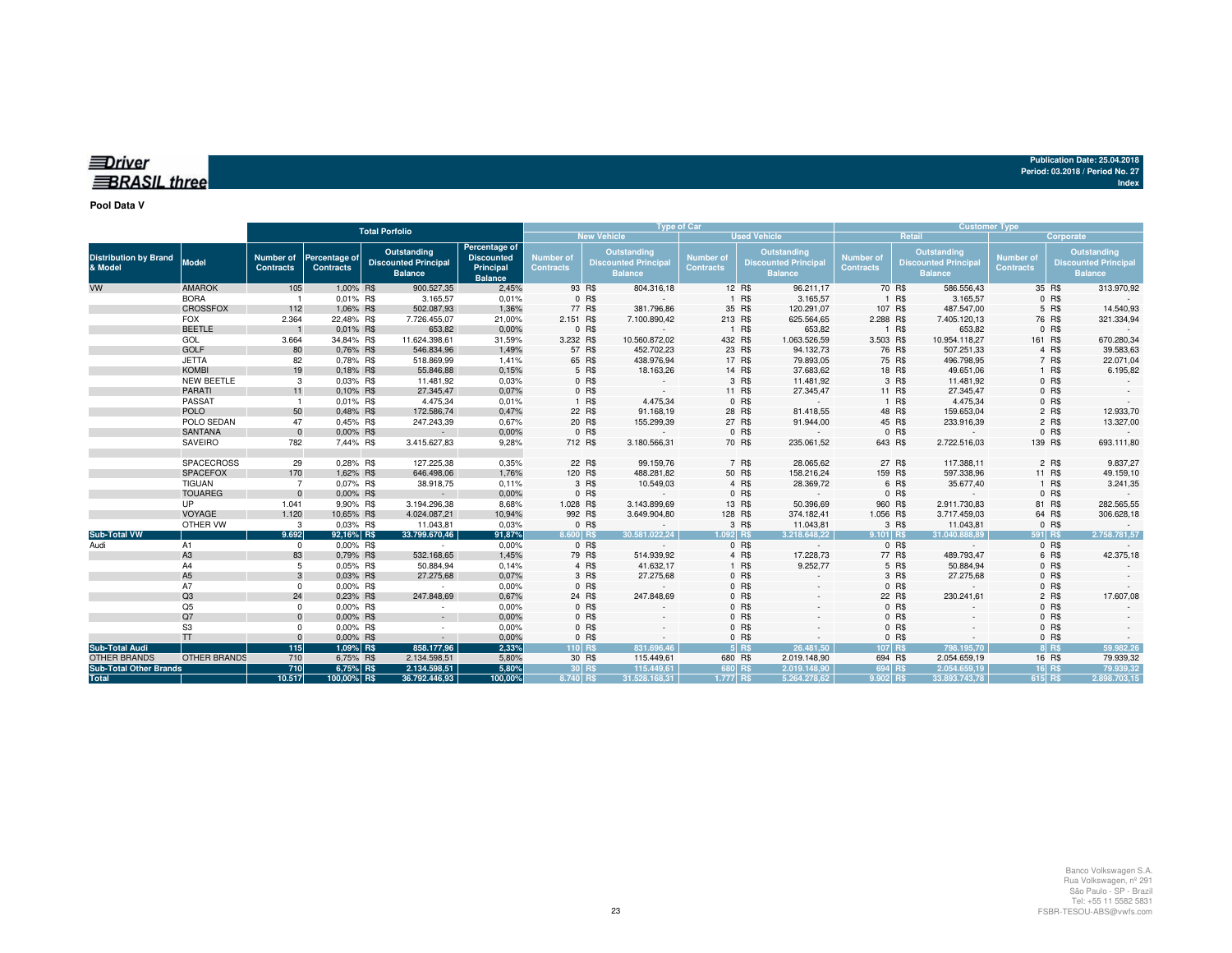# **EDriver BRASIL three**

**Publication Date: 25.04.2018 Period: 03.2018 / Period No. 27Index**

**Pool Data IV**

|                            | <b>Total Porfolio</b>                |                  |  |                                                                  |                                                                          |  |  |  |  |  |  |
|----------------------------|--------------------------------------|------------------|--|------------------------------------------------------------------|--------------------------------------------------------------------------|--|--|--|--|--|--|
| <b>EA189 Engine status</b> | <b>Number of</b><br><b>Contracts</b> | <b>Contracts</b> |  | Percentage of Outstanding Discounted<br><b>Principal Balance</b> | Percentage of<br><b>Discounted</b><br><b>Principal</b><br><b>Balance</b> |  |  |  |  |  |  |
| EA189 Engine               | 15                                   | $0,14\%$ R\$     |  | 172.322,94                                                       | 0,47%                                                                    |  |  |  |  |  |  |
| Other                      | 10.502                               | 99,86% R\$       |  | 36.620.123,99                                                    | 99,53%                                                                   |  |  |  |  |  |  |
| <b>Total</b>               | 10.517                               | 100,00% R\$      |  | 36.792.446,93                                                    | 100,00%                                                                  |  |  |  |  |  |  |